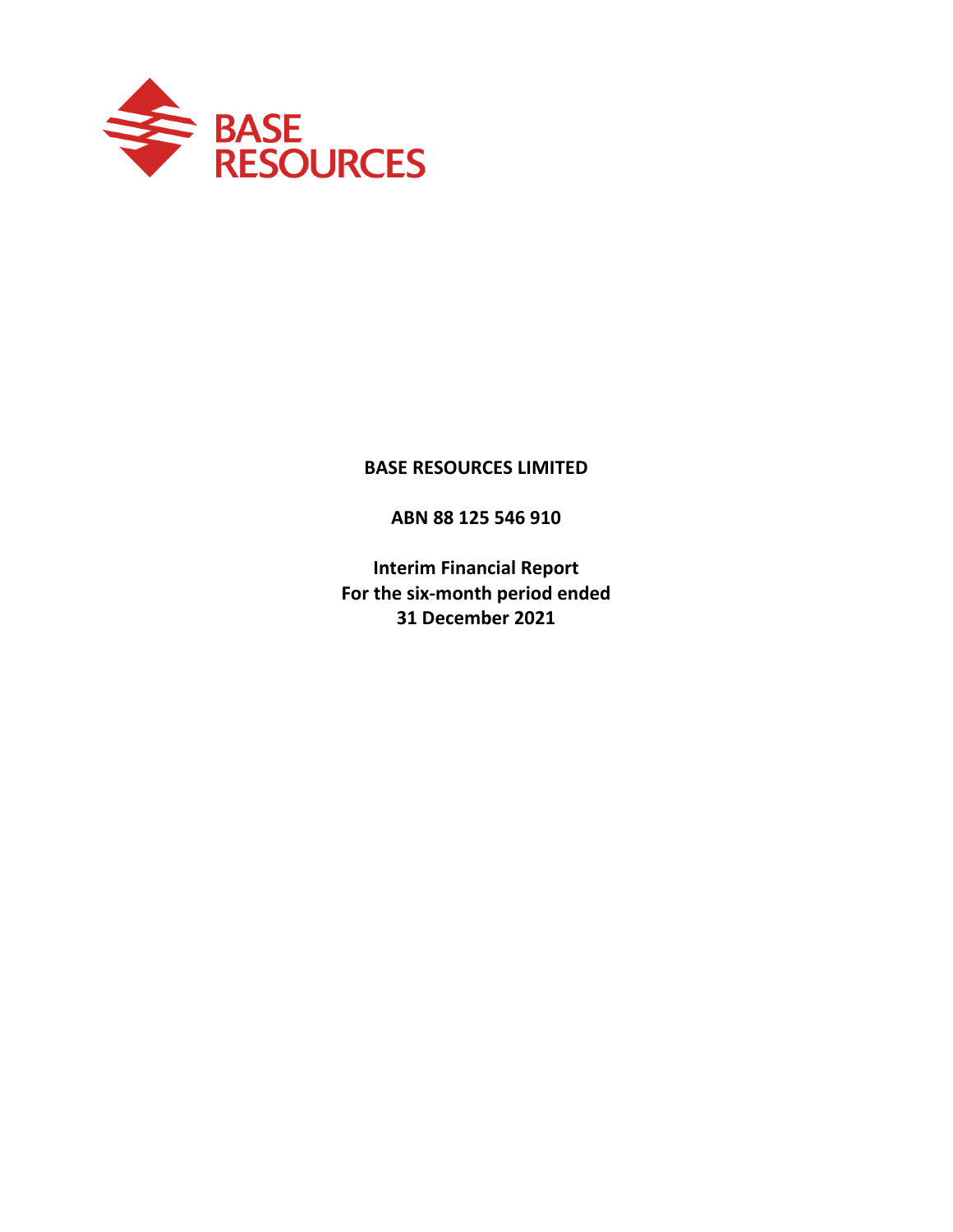#### **TABLE OF CONTENTS**

| <b>Results for Announcement to Market</b>                                         | 3  |
|-----------------------------------------------------------------------------------|----|
| Directors' Report                                                                 | 4  |
| Lead Auditor's Independence Declaration                                           | 11 |
| Consolidated Condensed Statement of Profit or Loss and Other Comprehensive Income | 12 |
| <b>Consolidated Condensed Statement of Financial Position</b>                     | 13 |
| Consolidated Condensed Statement of Changes in Equity                             | 14 |
| <b>Consolidated Condensed Statement of Cash Flows</b>                             | 15 |
| Notes to the Financial Statements                                                 | 16 |
| Directors' Declaration                                                            | 23 |
| Independent Auditor's Review Report                                               | 24 |
| Corporate Directory                                                               | 26 |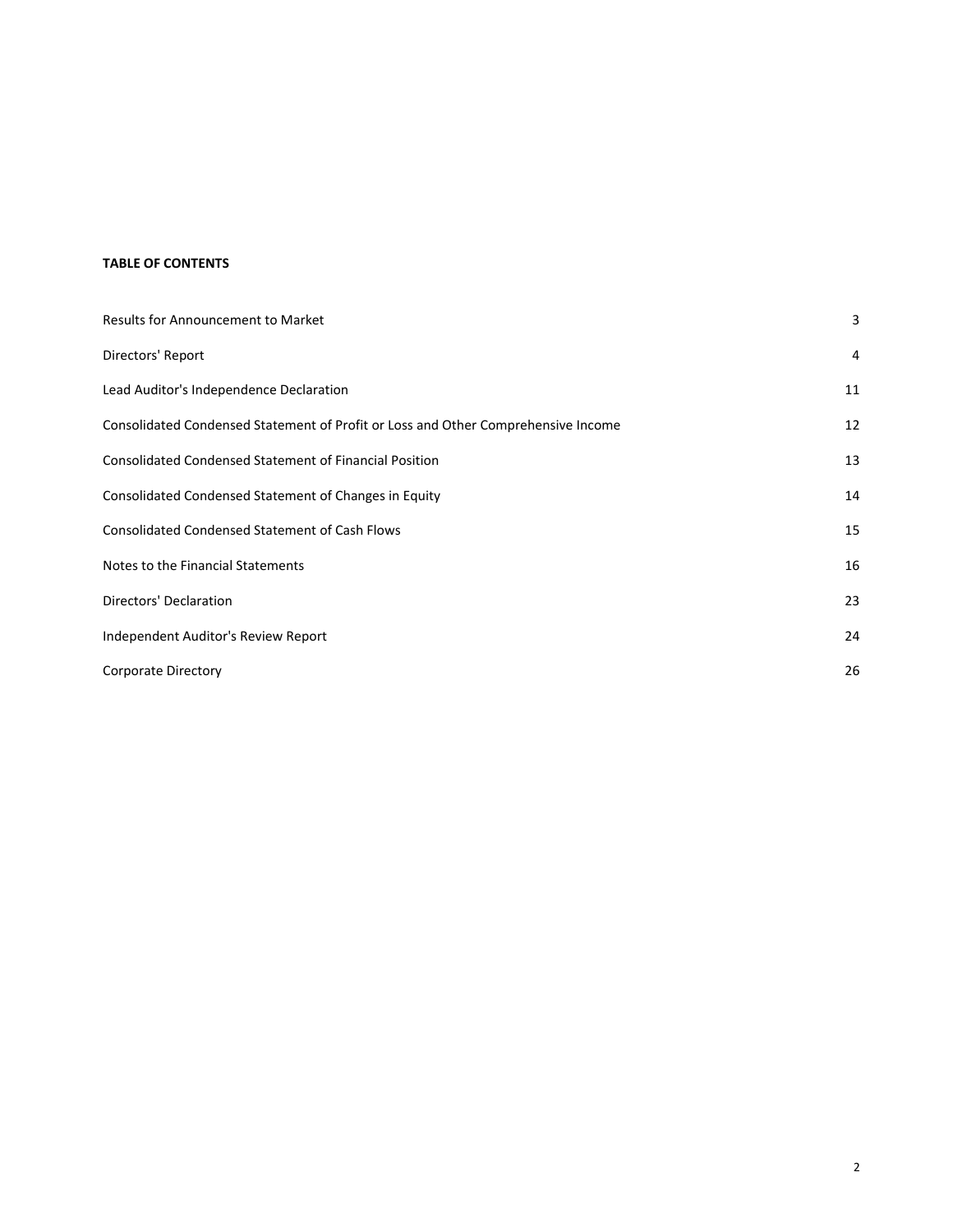# **RESULTS FOR ANNOUNCEMENT TO THE MARKET**

Provided below are the Results for Announcement to the Market in accordance with ASX Listing Rule 4.2A.3 and Appendix 4D for Base Resources Limited (**Base Resources** or the **Company**) and its controlled entities (together with Base Resources, the **Group**) for the half‐year ended 31 December 2021 (the **reporting period** or **half‐year**) compared with the half‐year ended 31 December 2020 (the **comparative period**).

| <b>Consolidated results</b>                                                         | Movement (US\$000s)      | <b>US\$000s</b> |
|-------------------------------------------------------------------------------------|--------------------------|-----------------|
| Sales revenue from ordinary activities                                              | up \$31,852 (by 44%) to  | \$104,615       |
| Profit from ordinary activities after tax attributable to members of Base Resources | up \$25,552 (by 403%) to | \$19,214        |
| Net profit after tax attributable to members of Base Resources                      | up \$25,552 (by 403%) to | \$19,214        |

| Asset backing                 | Unit            | 31 December 2021 | 31 December 2020 |
|-------------------------------|-----------------|------------------|------------------|
| Shares on issue               | number          | 1,178,011,850    | 1,178,011,850    |
| Net tangible assets           | US\$000s        | \$143,780        | \$181,576        |
| Net tangible assets per share | US\$/share      | \$0.12           | \$0.15           |
| Net assets                    | <b>US\$000s</b> | \$303,792        | \$332,286        |
| Net assets per share          | US\$/share      | \$0.26           | \$0.28           |

In accordance with Chapter 19 of the ASX Listing Rules, net tangible assets per share represent total assets less intangible assets less liabilities ranking ahead of, or equally with, ordinary share capital, divided by the number of ordinary shares on issue at the end of the half-year. Capitalised exploration and evaluation assets have been treated as intangible assets and have therefore been excluded from the calculation of net tangible assets.

#### **Dividends**

In September 2021, Base Resources paid a 2021 financial year final dividend of AUD 4 cents per share, unfranked. After the reporting period, the Board determined to pay a 2022 financial year interim dividend of AUD 3 cents per share, unfranked, with a record date of 14 March 2022 and payment date of 31 March 2022. The interim dividend will be paid wholly from conduit foreign income. The financial impact of the interim dividend, estimated to be approximately US\$25.0 million (based on the prevailing AUD:USD exchange rate), has not been recognised in the Consolidated Interim Financial Statements for the reporting period.

#### **Details of entities over which control was gained or lost during the period**

None.

#### **Independent auditor's review report**

The Consolidated Financial Statements upon which the above information is based have been reviewed and the Independent Auditor's Review Report to the members of Base Resources is included in the accompanying Interim Financial Report.

#### **Commentary**

Commentary on the results for the reporting period is contained within the accompanying Interim Financial Report. It is recommended that the Interim Financial Report is read in conjunction with Base Resources' Annual Financial Report for the year ended 30 June 2021 and any public announcements made by Base Resources during and after the half‐year year ended 31 December 2021 in accordance with Base Resources' continuous and periodic disclosure obligations under the *Corporations Act 2001* (Cth) and ASX Listing Rules.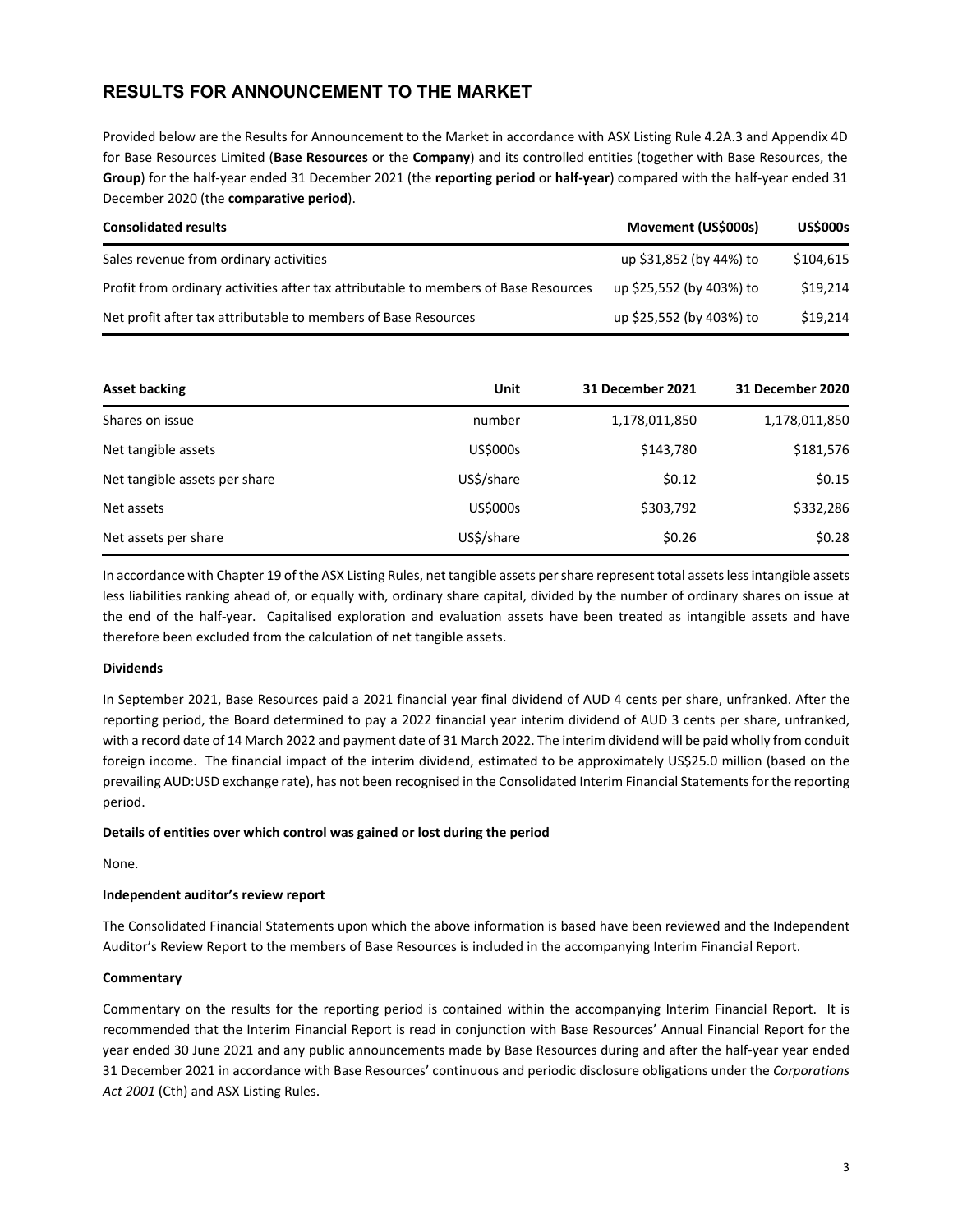Your directors present the Interim Financial Report of the Group, being Base Resources Limited and its controlled entities, for the half‐year ended 31 December 2021 (the **reporting period** or **half‐year**) compared with the six‐month period ended 31 December 2020 (the **comparative period**).

#### **Directors**

The names of the directors in office at any time during or since the end of the half‐year are:

*Mr Michael Stirzaker Mr Keith Spence (retired 26 November 2021) Mr Tim Carstens Mr Colin Bwye Mr Malcolm Macpherson Ms Diane Radley Ms Janine Herzig Mr Scot Sobey (appointed 26 November 2021)*

Other than as noted above, the directors have been in office since the start of the half year to the date of this report.

#### **Company Secretary**

Mr Chadwick Poletti held the position of company secretary during the reporting period.

#### **Principal Activities and Significant Changes in Nature of Activities**

The principal activity of Base Resources is the operation of the Kwale Mineral Sands Mine (**Kwale Operations**) in Kenya and development of the Toliara Project in Madagascar.

#### **Operating Results**

The profit for the Group for the half‐year after providing for income tax amounted to US\$19,214,000 (2020: US\$6,338,000 loss).

#### **Dividends Paid or Recommended**

In September 2021, Base Resources paid a 2021 financial year final dividend of AUD 4 cents per share, unfranked. After the reporting period, the Board determined to pay a 2022 financial year interim dividend of AUD 3 cents per share, unfranked, with a record date of 14 March 2022 and payment date of 31 March 2022. The interim dividend will be paid wholly from conduit foreign income. The financial impact of the interim dividend, estimated to be approximately US\$25.0 million (based on the prevailing AUD:USD exchange rate), has not been recognised in the Consolidated Interim Financial Statements for the reporting period.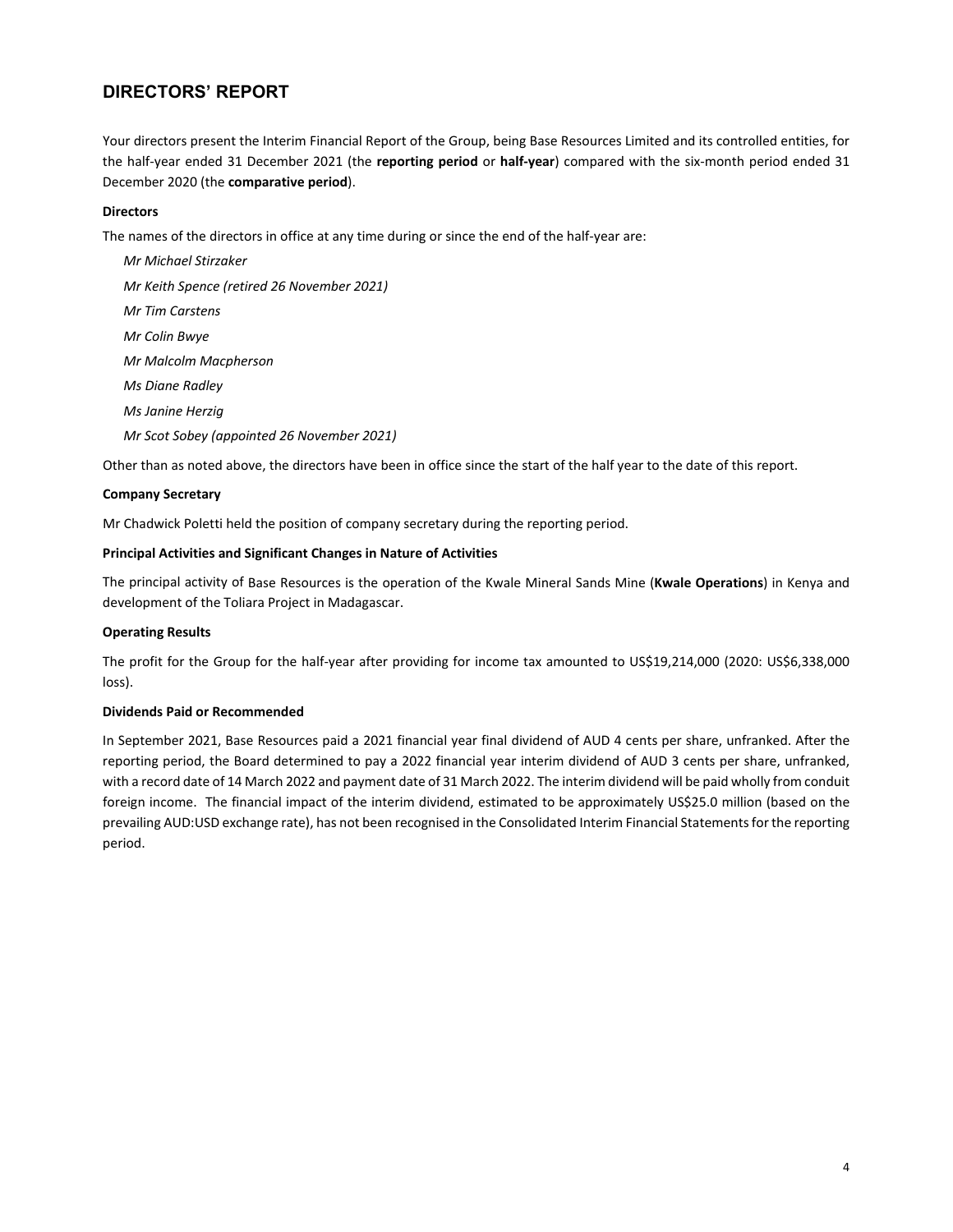#### **Review of Operations**

Base Resources operates the 100% owned Kwale Operations in Kenya, which commenced production in late 2013. Kwale Operations is located 50 kilometres south of Mombasa, the principal port facility for East Africa. Mining operations continued according to plan on the South Dune orebody with approximately 8.7 million tonnes mined (comparative period: 8.5 million tonnes). The higher ore tonnes and improved grade of ore mined in the reporting period has resulted in a 7% increase in the contained valuable heavy mineral (rutile, ilmenite and zircon) mined.

| <b>Mining, Production and Sales</b> | Six months to | Six months to            |
|-------------------------------------|---------------|--------------------------|
|                                     | Dec 2021      | Dec 2020                 |
| Ore mined (tonnes)                  | 8,680,545     | 8,538,666                |
| Heavy mineral (HM) %                | 3.54%         | 3.28%                    |
| Valuable heavy mineral (VHM) %      | 2.71%         | 2.59%                    |
| Production (tonnes)                 |               |                          |
| Ilmenite                            | 156,877       | 144,363                  |
| Rutile                              | 36,180        | 33,684                   |
| Zircon                              | 12,489        | 12,677                   |
| Zircon low grade                    | 1,062         | 942                      |
| Rutile low grade                    | 970           | $\overline{\phantom{a}}$ |
| Sales (tonnes)                      |               |                          |
| Ilmenite                            | 164,080       | 129,300                  |
| Rutile                              | 25,383        | 23,668                   |
| Zircon                              | 11,787        | 13,735                   |
| Zircon low grade                    | 1,179         | 505                      |
| Rutile low grade                    | 919           |                          |

Stable recoveriesin both the wet concentrator plant (**WCP**) and mineralseparation plant (**MSP**) resulted in a higher production of rutile and ilmenite by 7% and 9% respectively. Zircon production was 1% lower than the comparative period due to lower contained zircon in the mineral assemblage of ore mined and marginally lower MSP recoveries. Heavy mineral concentrate (**HMC**) stocks closed the reporting period marginally higher at 23,135 tonnes (19,841 tonnes as at 30 June 2021).

Production of two streams of low‐grade concentrate products (zircon and rutile) occurred in the reporting period, together they had a contained 661 tonnes of zircon and 1,337 tonnes of rutile.

There were no lost time injuries during the reporting period, at Kwale Operations or the Toliara Project, resulting in a lost time injury frequency rate (**LTIFR**) for Base Resources of zero. Compared to the Western Australian All Mines 2019/2020 LTIFR of 2.1, this is an exceptional performance, reflective of the ongoing focus and importance placed on safety by management. Base Resources group employees and contractors had worked 26.9 million hourslost time injury (**LTI**) free, with the last LTI recorded in early 2014. With two medical treatment injuries recorded in the last 12 months, both within the reporting period, Base Resources' total recordable injury frequency rate is 0.50 per million hours worked.

The Company maintains a balanced portfolio of multi-year and quarterly offtake agreements with long term customers, supplemented by a small proportion of ongoing spot sales. These agreements, with some of the world's largest consumers of titanium dioxide feedstocks and zircon products, provide certainty for Kwale Operations by securing minimum offtake quantities. Sales prices in these agreements are typically either negotiated on a shipment‐by‐shipment basis or set for periods of up to six months and are derived from prevailing market prices. The strength of the mineral sands market for all products in the reporting period ensured that sales continued to closely match production, with minimal inventories being maintained.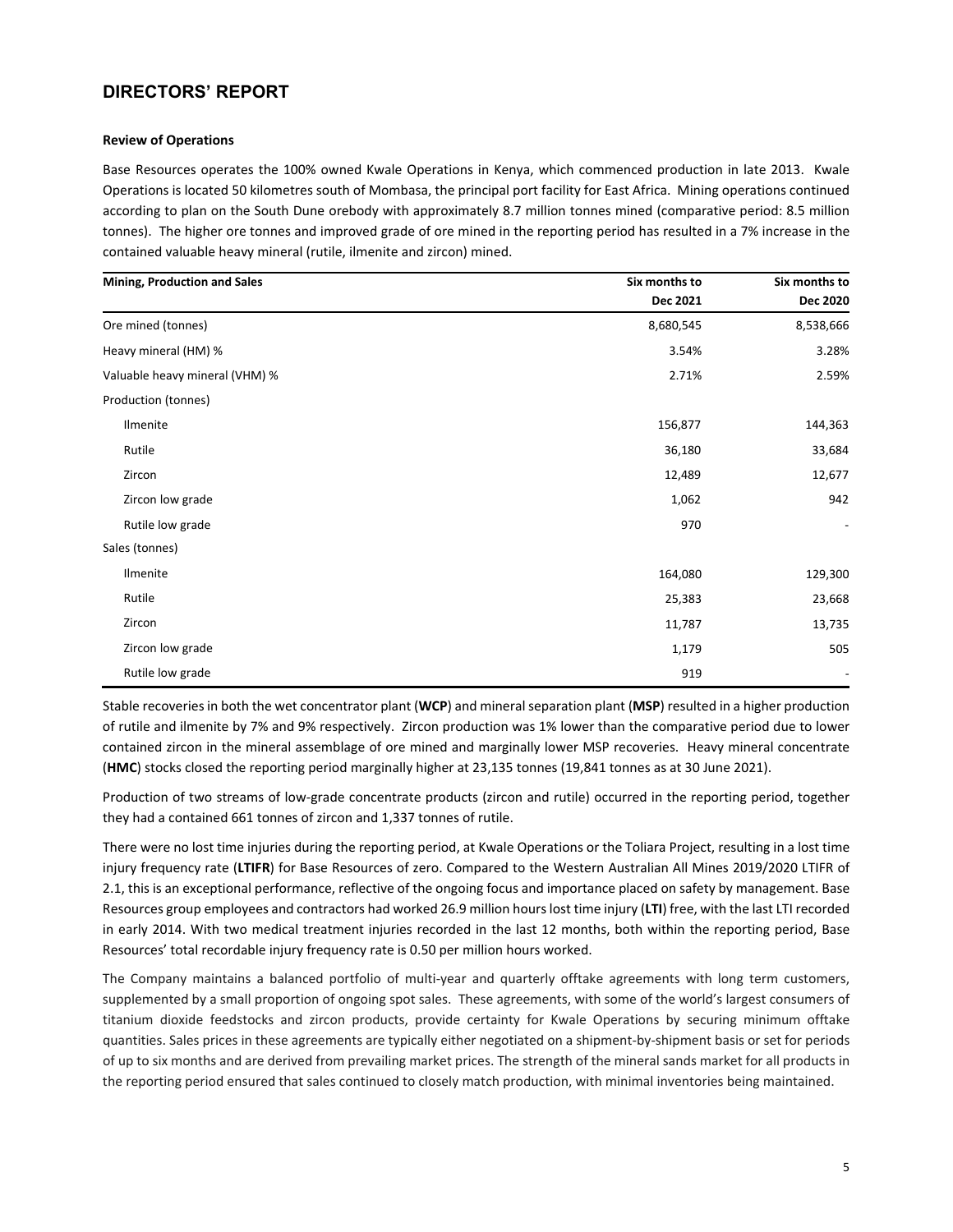#### **Market Developments and Outlook**

#### *Titanium Dioxide*

Ilmenite and rutile are primarily used as feedstock for the production of titanium dioxide (**TiO2**) pigment, with a small percentage also used in the production of titanium metal and fluxes for welding rods and wire. TiO<sub>2</sub> is the most widely used white pigment because of its non‐toxicity, brightness and very high refractive index. It is an essential component of consumer products such as paint, plastics and paper. Pigment demand is therefore the major driver of ilmenite and rutile pricing.

Major western pigment producers typically use high grade TiO<sub>2</sub> feedstocks (which includes rutile) while Chinese pigment producers typically rely on sulphate ilmenite as their main feedstock.

Inventories of TiO<sub>2</sub> pigment throughout the supply chain have remained at very low levels since mid-way through the 2021 financial year due to demand continuing to outpace pigment production capacity across all regions. Western pigment producers have continued to target capacity production levels and have been preferentially seeking the highest grade TiO<sub>2</sub> feedstocks (particularly rutile) in order to maximise yield. During the reporting period, some major chloride pigment producers reported that, due to logistics challenges and a shortage of raw materials (including TiO<sub>2</sub> feedstock), they were not able to achieve capacity production rates and could not meet all of the demand from their customers, a situation likely to continue through until at least the mid‐way point of the second half of financial year 2022.

The impact of the very strong demand for rutile by western pigment producers has been compounded by the strong rebound in demand from the welding and titanium metals sectors. Demand from these sectors has continued to strengthen through the reporting period and is expected to continue into the second half of financial year 2022. At the same time, supply of natural rutile and other high‐grade feedstocks have been significantly constrained by a variety of issues at some major production plants and uncertainty remains over the ability of some of those producers to achieve steady state production going forward. The resultant tightness in the market has led to a 12% increase in the average achieved price of Base Resources rutile from the comparative period.

Despite uncertainties in China relating to power supply, COVID-19 outbreaks, the property sector and environmental controls, the pigment market has held up well and demand for ilmenite, as the main source of TiO<sub>2</sub> feedstock for Chinese producers, has continued to be very strong. Chinese pigment producers have continued to target capacity production levels through the reporting period and Chinese pigment exports remain very strong, benefiting from the shortage of supply from western pigment producers. Overall, ilmenite supply has increased in response to the tight market conditions and high prices but this has not been sufficient to meet demand. The supply deficit has resulted in the average achieved price for Base Resources ilmenite increasing 43% from the comparative period.

#### *Zircon*

Zircon has a range of end‐uses, the predominant of which is in the production of ceramic tiles, accounting for more than 50% of global zircon consumption. Milled zircon enables ceramic tile manufacturers to achieve brilliant opacity, whiteness and brightness in their products. Zircon's unique properties include heat and wear resistance, stability, opacity, hardness and strength, making it sought after for other applications such as refractories, foundries and specialty chemicals.

Demand growth for zircon is closely linked to growth in global construction and increasing urbanisation in the developing world.

Demand for zircon in all sectors continued to strengthen through the reporting period. European zircon ceramic millers have struggled to source sufficient zircon sand to meet their targeted capacity production levels and continue to seek more zircon than is available. Despite the challenges and uncertainties in China referred to above, demand for zircon from Chinese users has remained firm. The chemical zirconia and refractory sectors have been particularly strong and Chinese zircon ceramic millers have continued to target high production rates. Low inventory levels, supply chain delays and restricted supply of zircon into China from some major zircon producers has maintained tightness in the Chinese market into the start of 2022. These very tight market conditions have led to a 36% increase in the average achieved price for Base Resources zircon from the comparative period.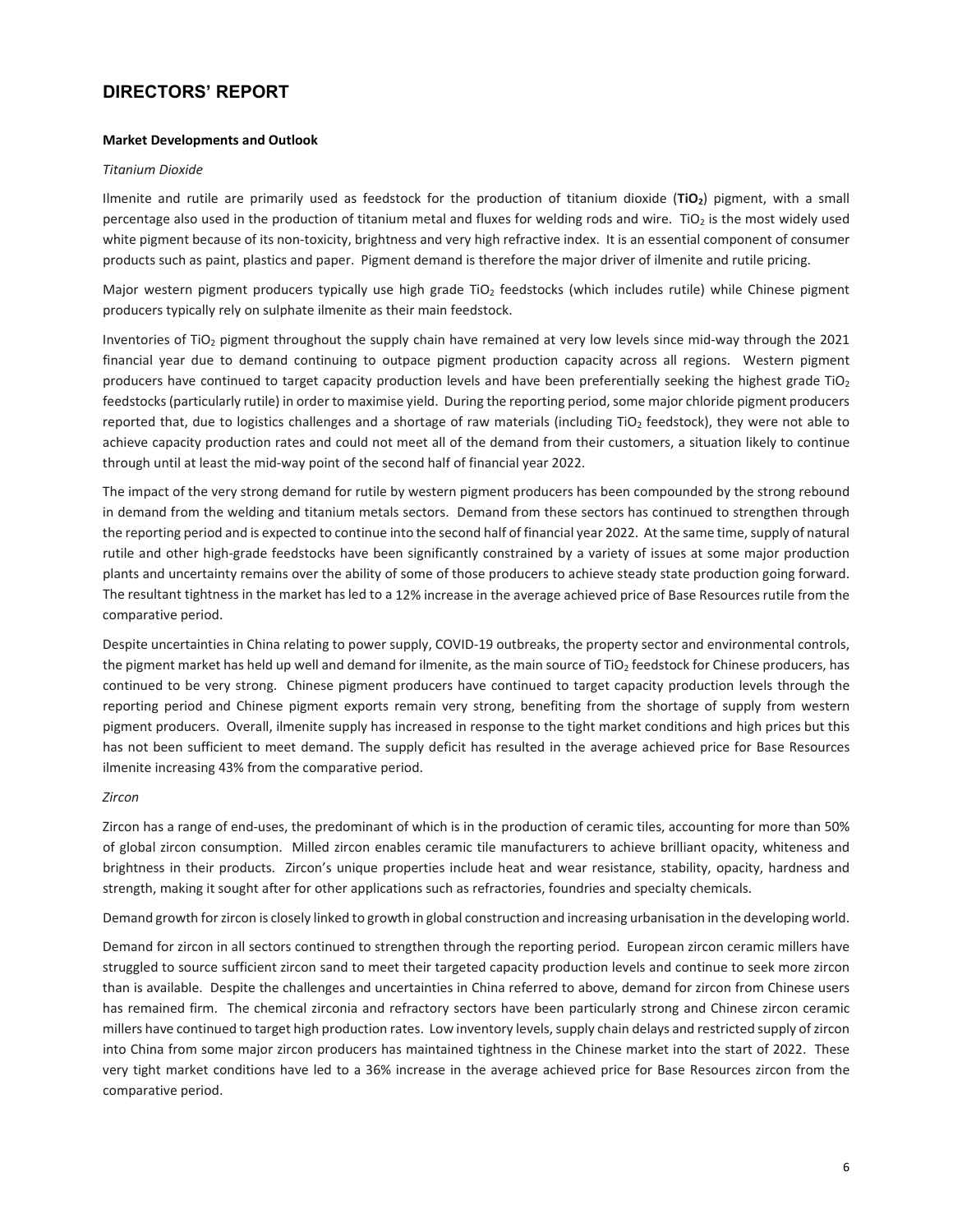#### **Kwale Operations Extensional Opportunities**

During the reporting period the Company extended the boundary of the Kwale Special Mining Lease 23 (**SML 23**) to incorporate previously identified additional Mineral Resources, leading to the Kwale South Dune Ore Reserves estimates increasing and extending mine life to December 2023.

In addition, Base Resources completed the Bumamani pre‐feasibility study (**PFS**) in the reporting period which concluded that it was economically viable to mine the Bumamani and higher-grade subsets of the Kwale North Dune deposits, which would extend mine life at Kwale Operations to July 2024.<sup>1</sup> The Company is now progressing a definitive feasibility study (DFS) and an application to further extend SML 23 to cover these areas has been lodged. The Bumamani DFS is expected to be completed in the second half of the financial year.

Prospecting licence applications lodged for an area in the Kuranze region of Kwale county, about 70 km west of Kwale Operations), together with an area south of Lamu, remain in process towards granting. In November 2019, the Government of Kenya imposed an industry wide moratorium on the issuance of prospecting licences which has affected the progress of all licence applications. The Company continues to work with the Government, and other mining sector stakeholders, to see the moratorium lifted to enable the recommencement of the issuance of mineral rights.

Base Resources' wholly‐owned Tanzanian subsidiary was granted three prospecting licences in Tanzania for areas adjacent to the Kuranze region in Kenya with a fourth licence pending. A shallow auger drilling program is underway to assess geochemical anomalies and identify future air core drilling targets, with 231 holes completed in the reporting period. Sample assaying is in progress at the Kwale Operations laboratory, with infill auger drilling and test pits planned in the second half of the financial year to better understand the more prospective areas.

#### **Toliara Project**

In November 2019, the Government of Madagascar required Base Resources to suspend on‐the‐ground activity on the Toliara Project while discussions on fiscal terms applying to the project were progressed. Activity remains suspended as Base Resources continues to engage the Government in relation to the country's Large Mining Investment Law (**LGIM**) regime, fiscal terms applicable to the Toliara Project and the lifting of the on-the-ground suspension, with discussions continuing during the reporting period.

In September 2021, the Company completed an enhanced Definitive Feasibility Study (**DFS2**) for the Toliara Project to incorporate an update to the estimated Ranobe Ore Reserves and an increase in project scale. The outcomes of DFS2, compared to the earlier 2019 DFS, included substantially improved forecast financial returns for the Toliara Project, including a post‐tax/pre‐debt (real) NPV10 of US\$1.0 billion and an average revenue to cost of sales ratio of 3.5, over an initial 38‐year mine life.2 Timing of a financial investment decision (**FID**) in respect of the Toliara Project (and therefore commencement of construction) remains subject to lifting of the suspension of on‐the‐ground activities and agreeing acceptable fiscal terms with the Government of Madagascar. Once these two key milestones are achieved, there will be approximately 11 months' work to complete prior to reaching FID, including finalisation of funding, completion of land acquisition, conclusion of major construction contracts and entering into offtake agreements with customers. Resumption of reasonable international travel will also be required to complete a significant portion of this pre-FID work. Following FID, there is an estimated 27 month construction and commissioning period to reach the first shipment of production. The Company maintains readiness to accelerate progress when conditions support.

 $1$  For further information, refer to Base Resources' announcements on 3 September 2021 "Bumamani PFS supports extension of Kwale mine life to mid-2024" and on 3 September 2021 "Further supporting information for Bumamani PFS". Base Resources confirms that all the material assumptions underpinning the production information and forecast financial information in these announcements continue to apply and have not materially changed.

<sup>&</sup>lt;sup>2</sup> For further information, refer to Base Resources' announcement on 27 September 2021 "DFS2 enhances scale and economics of the Toliara Project". Base Resources confirms that all material assumptions underpinning the production information and forecast financial information in these announcements continue to apply and have not materially changed.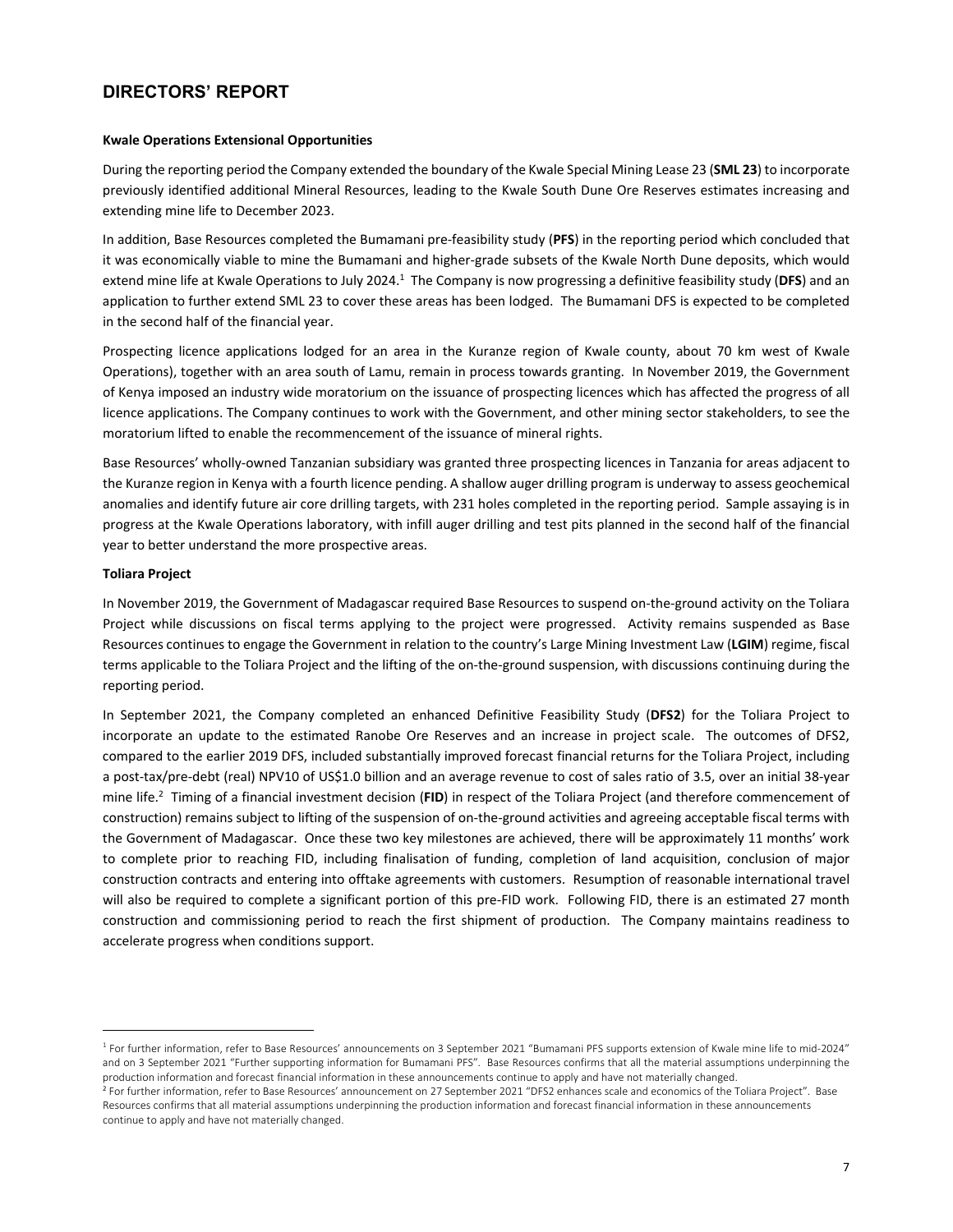#### **Review of Financial Performance**

Base Resources achieved a profit after tax of US\$19.2 million for the reporting period, an increase compared with a loss of US\$6.3 million in the comparative period, primarily due to higher sales revenues.

|                                                           |                                      |                              | Six months to 31 December 2021 |                                 |                                      | Six months to 31 December 2020 |                          |                          |
|-----------------------------------------------------------|--------------------------------------|------------------------------|--------------------------------|---------------------------------|--------------------------------------|--------------------------------|--------------------------|--------------------------|
|                                                           | Kwale                                | <b>Toliara</b>               |                                |                                 | Kwale                                | <b>Toliara</b>                 |                          |                          |
|                                                           | <b>Operations</b><br><b>US\$000s</b> | Project<br><b>US\$000s</b>   | Other<br><b>US\$000s</b>       | <b>Total</b><br><b>US\$000s</b> | <b>Operations</b><br><b>US\$000s</b> | Project<br><b>US\$000s</b>     | Other<br><b>US\$000s</b> | Total<br><b>US\$000s</b> |
| <b>Sales Revenue</b>                                      | 104,615                              |                              |                                | 104,615                         | 72,763                               |                                |                          | 72,763                   |
| Cost of goods sold excluding depreciation & amortisation: |                                      |                              |                                |                                 |                                      |                                |                          |                          |
| Operating costs                                           | (35, 919)                            |                              |                                | (35, 919)                       | (33, 376)                            |                                |                          | (33, 376)                |
| Inventory movement                                        | 6,771                                |                              | $\overline{\phantom{a}}$       | 6,771                           | 9,455                                |                                | $\overline{\phantom{a}}$ | 9,455                    |
| Royalties expense                                         | (7, 754)                             |                              |                                | (7, 754)                        | (5,069)                              |                                |                          | (5,069)                  |
| Total cost of goods sold (i)                              | (36,902)                             |                              |                                | (36, 902)                       | (28,990)                             |                                |                          | (28,990)                 |
| Corporate & external affairs                              | (1, 817)                             | (54)                         | (3,947)                        | (5,818)                         | (1,854)                              | (38)                           | (3,698)                  | (5,590)                  |
| Community development                                     | (2, 228)                             |                              |                                | (2,228)                         | (2,071)                              |                                |                          | (2,071)                  |
| Selling & distribution costs                              | (1,461)                              |                              |                                | (1,461)                         | (881)                                |                                |                          | (881)                    |
| COVID-19 response costs                                   | (102)                                |                              | $\overline{\phantom{a}}$       | (102)                           | (975)                                |                                | $\overline{\phantom{a}}$ | (975)                    |
| Net write-off of Kenyan VAT                               |                                      |                              |                                |                                 |                                      |                                |                          |                          |
| receivable and royalty payable                            | (3,012)                              |                              |                                | (3,012)                         |                                      |                                |                          |                          |
| Other expenses                                            | (35)                                 |                              | (823)                          | (858)                           | (28)                                 |                                | (310)                    | (338)                    |
| EBITDA <sup>(i)</sup>                                     | 59,058                               | (54)                         | (4,771)                        | 54,234                          | 37,964                               | (38)                           | (4,008)                  | 33,918                   |
| Depreciation & amortisation                               | (22, 404)                            | (94)                         | (198)                          | (22, 696)                       | (29, 224)                            | (101)                          | (161)                    | (29, 486)                |
| EBIT <sup>(i)</sup>                                       | 36,654                               | (148)                        | (4,968)                        | 31,538                          | 8,740                                | (139)                          | (4, 169)                 | 4,432                    |
| Net financing (expenses) /<br>income                      | (2,783)                              |                              | 311                            | (2, 472)                        | (3,320)                              |                                | (105)                    | (3, 425)                 |
| Income tax expense                                        | (5, 352)                             | $\qquad \qquad \blacksquare$ | (4,500)                        | (9,852)                         | (2,845)                              | $\overline{\phantom{a}}$       | (4,500)                  | (7, 345)                 |
| NPAT <sup>(i)</sup>                                       | 28,519                               | (148)                        | (9, 157)                       | 19,214                          | 2,575                                | (139)                          | (8, 774)                 | (6, 338)                 |

(i) Base Resources' financial results are reported under International Financial Reporting Standards (IFRS). These Financial Statements include certain non-IFRS measures including EBITDA, EBIT and NPAT. These measures are presented to enable understanding of the underlying performance of the Group and have not been audited/reviewed.

Sales revenue increased 44% to US\$104.6 million for the reporting period (comparative period: US\$72.8 million) due to higher sales volumes and an 18% increase in the average price of product sold to US\$514 per tonne (comparative period: US\$435 per tonne), with higher prices achieved across all products.

Total operating costs of US\$35.9 million were 8% higher than the comparative period (US\$33.4 million), due to a 9% increase in production volume, with operating costs per tonne produced remaining stable at US\$171 per tonne (comparative period: US\$174 per tonne).

Cost of goods sold (operating costs, adjusted for stockpile movements, and royalties), was US\$185 per tonne of product sold, 4% lower than the comparative period (US\$192 per tonne) due to lower unit operating costs and product sales mix.

With a margin of US\$329 per tonne sold for the reporting period (comparative period: US\$243 per tonne) and an achieved revenue to cost of sales ratio of 2.8 in the reporting period (comparative period: 2.3), Base Resources remains well positioned amongst mineral sands producers.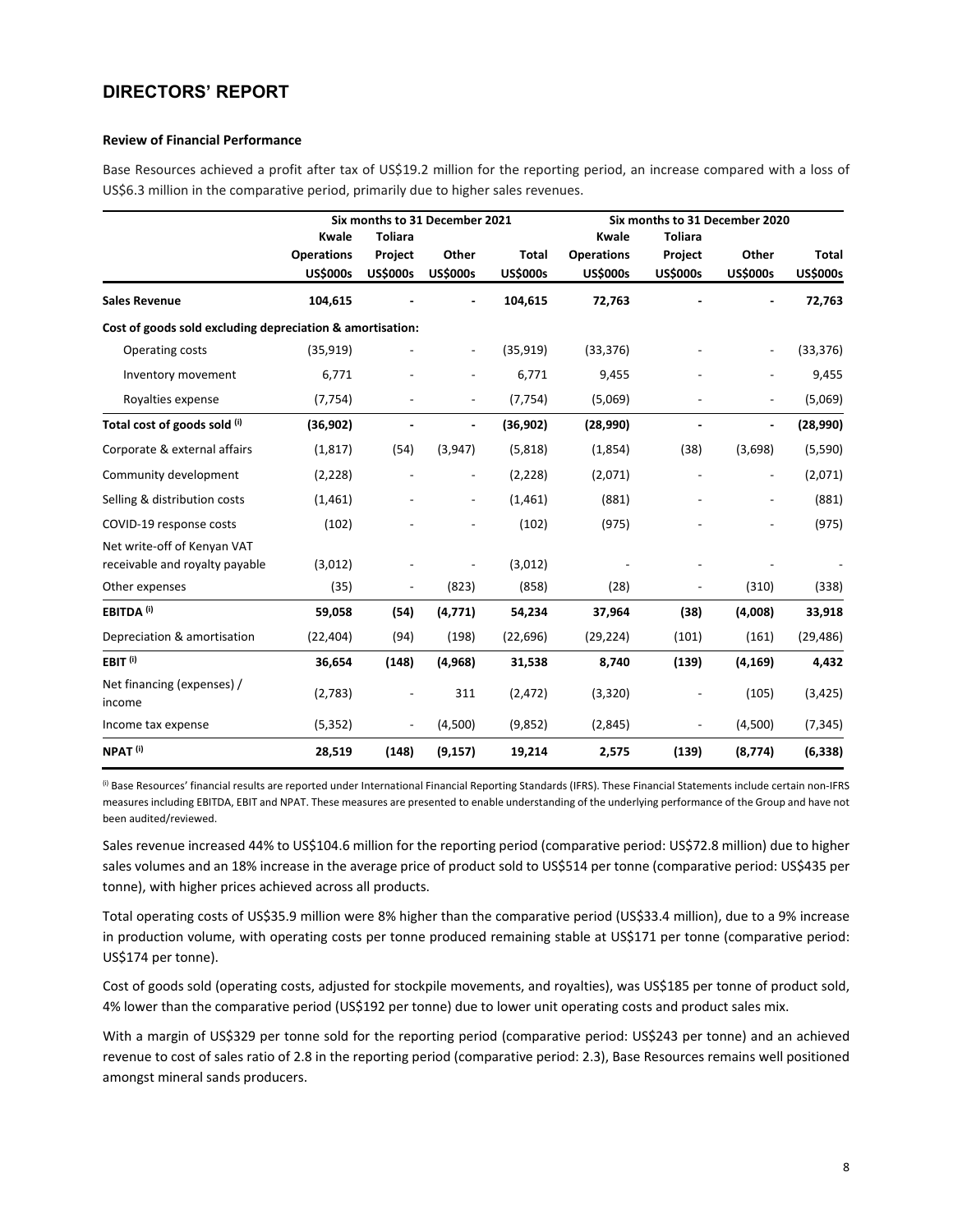The increased sales volume together with higher product prices have delivered an increased Kwale Operations EBITDA for the reporting period of US\$59.1 million (comparative period: US\$38.0 million) and a Group EBITDA of US\$54.2 million (comparative period: US\$33.9 million).

The majority of Kwale Operations assets are depreciated on a straight‐line basis over the remaining mine life. During the reporting period the Kwale South Dune Ore Reserves estimate was increased, allowing depreciation and amortisation charges to be spread over a longer remaining mine life. Accordingly, depreciation and amortisation in the reporting period decreased 24% to US\$22.7 million (comparative period: US\$29.5 million).

Due to increased EBITDA and reduced depreciation and amortisation, Kwale operations recorded a net profit after tax of US\$28.5 million (comparative period: US\$2.6 million). During the reporting period, the Group's Kenyan subsidiary, Base Titanium Limited (**Base Titanium**), distributed US\$30.0 million of surplus cash, via dividend, to the Group's ultimate parent entity, Base Resources Limited. The dividend distribution by Base Titanium incurred 15% Kenyan dividend withholding tax of US\$4.5 million, which has been recorded as an income tax expense, thus contributing to a profit after tax of US\$19.2 million for the Group (comparative period: loss of US\$6.3 million).

Cash flow from operations was US\$20.6 million for the reporting period (comparative period: US\$31.1 million), lower than Group EBITDA due to Base Titanium settling previously provided for increased royalties<sup>3</sup> totalling US\$18.8 million upon reaching agreement with the Government of Kenya. Base Titanium also paid corporate tax instalments of US\$8.1 million and Kenyan dividend withholding tax of US\$9.0 million to the Government of Kenya (US\$4.5m payable from 30 June 2021) on the distribution ofsurplus cash to Base Resources. Operating cashflows were used to fund capital expenditure at Kwale Operations, Toliara Project progression and dividend distribution.

Total capital expenditure for the Group was US\$12.0 million in the reporting period (comparative period: US\$13.0 million) comprised of US\$5.8 million at Kwale Operations (comparative period: US\$5.1 million), primarily for extending mining further south and land compensation for SML 23 extension, and US\$4.1 million on the progression of the Toliara Project (comparative period: US\$7.5 million).

Consistent with Base Resources' strategy, the Group seeks to provide returns to shareholders through both long‐term growth in the Base Resources share price and appropriate cash distributions. Cash not required to meet the Group's near-term growth and development requirements, or to maintain requisite balance sheet strength in light of prevailing circumstances could be expected to be returned to shareholders.

Applying this capital management policy, the Board determined to pay an interim dividend of AUD 3 cents pershare, unfranked, with a record date of 14 March 2022 and payment date of 31 March 2022. The interim dividend will be paid wholly from conduit foreign income. The financial impact of the interim dividend, estimated to be approximately US\$25.0 million (based on the prevailing AUD:USD exchange rate), has not been recognised in the Consolidated Interim Financial Statements for the reporting period.

#### **After Balance Date Events**

Other than the interim dividend determined by the Board, there have been no other significant events since the reporting period.

#### **Rounding**

The Group is of a kind referred to in ASIC Class Instrument 2016/191 and in accordance with that Class Order, amounts in the interim financial report and directors' report have been rounded to the nearest thousand dollars, unless otherwise stated.

#### **Auditor's Declaration**

<sup>3</sup> Refer to Base Resources' market announcement "Kwale mining lease extension secured and royalty discussions finalised" released on 30 September 2021 for further information, which is available at https://baseresources.com.au/investors/announcements/.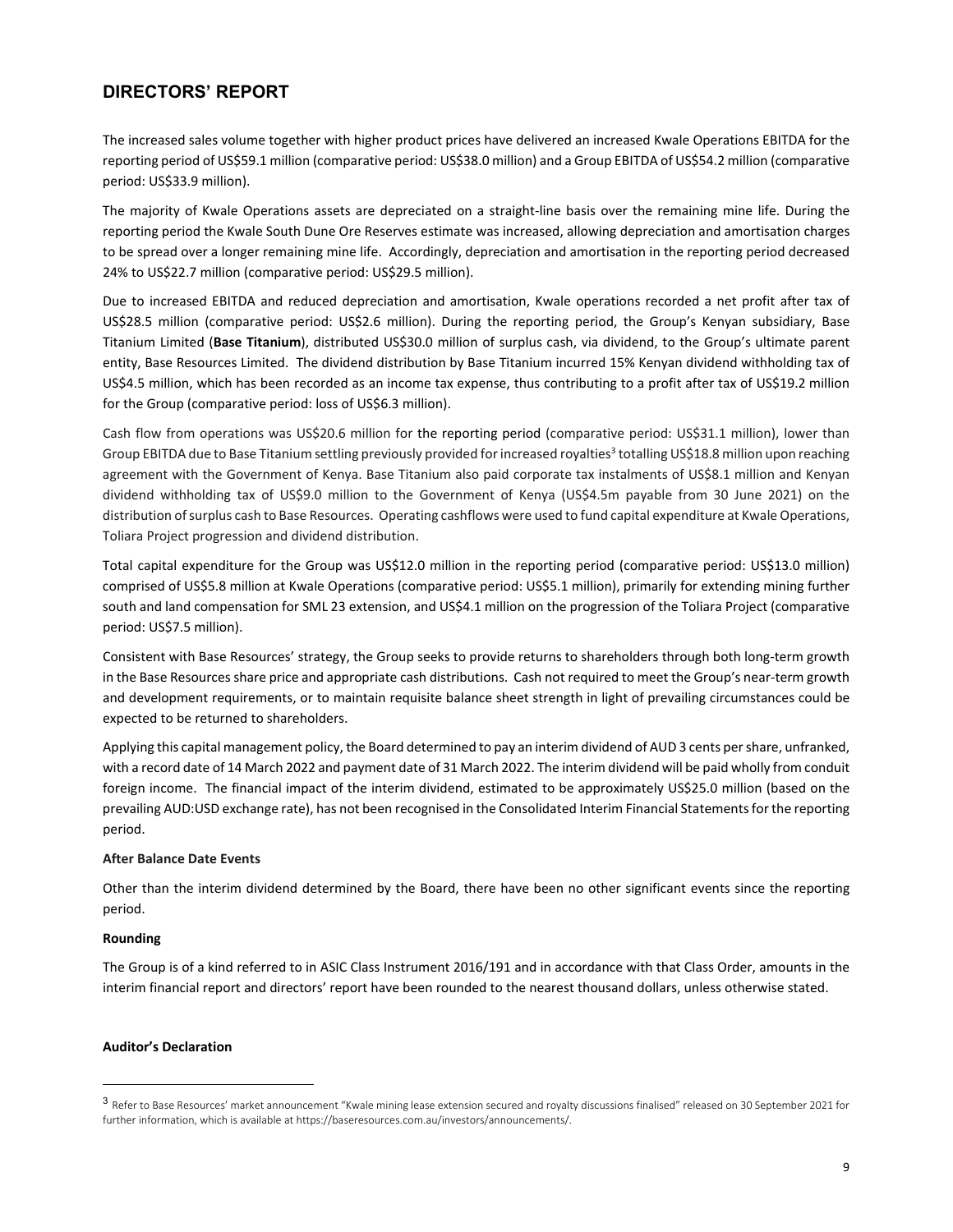The Lead Auditor's Independence Declaration under section 307C of the Corporations Act 2001 is set out on page 11 for the half‐year ended 31 December 2021.

This report is signed in accordance with a resolution of the Board of Directors.

augat.  $M_{\cdot}$ 

Mike Stirzaker Chair Dated this 26<sup>th</sup> day of February 2022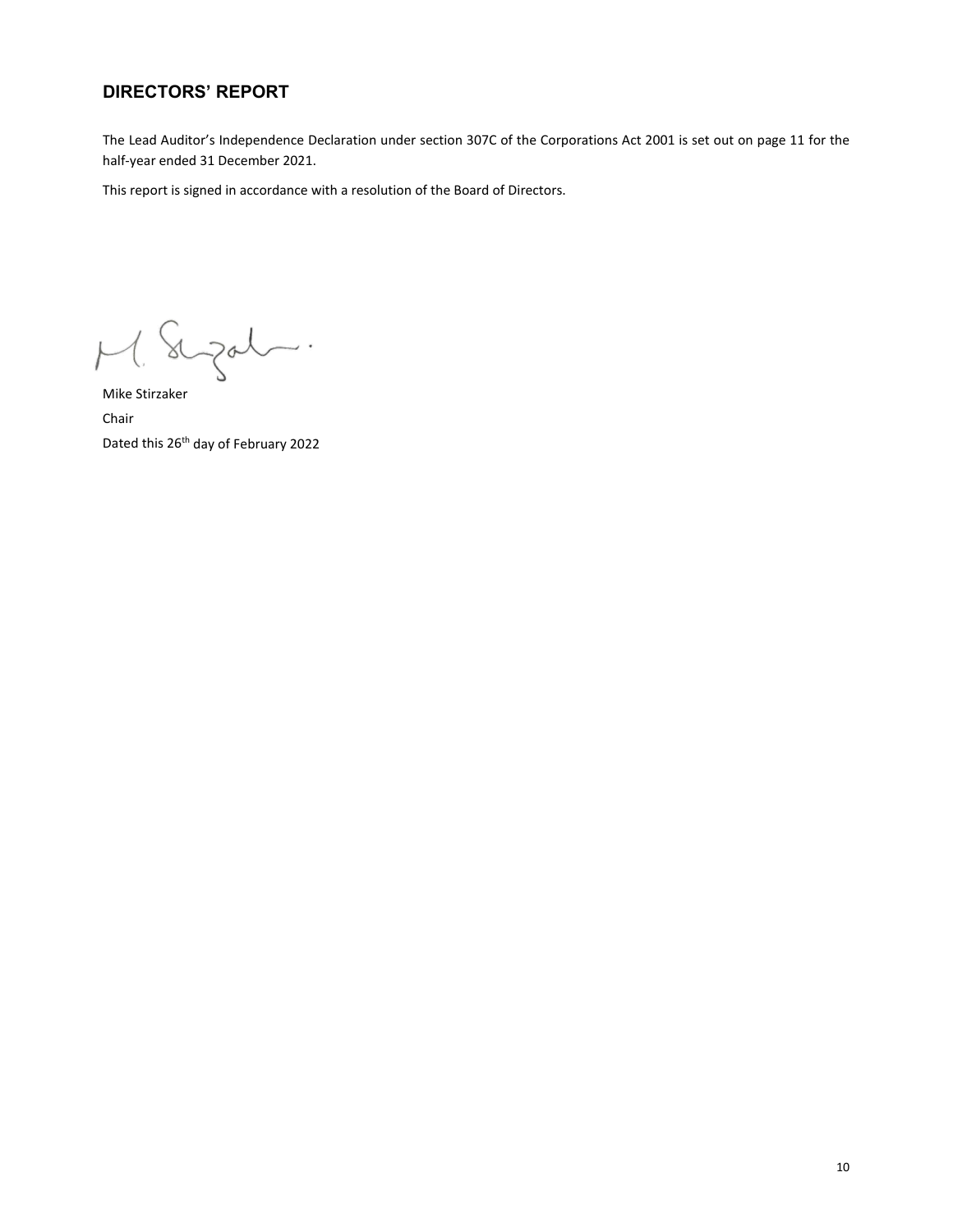

# Lead Auditor's Independence Declaration under Section 307C of the Corporations Act 2001

# To the Directors of Base Resources Limited

I declare that, to the best of my knowledge and belief, in relation to the review of Base Resources Limited for the half-year ended 31 December 2021 there have been:

- i. No contraventions of the auditor independence requirements as set out in the Corporations Act 2001 in relation to the review; and
- ii. No contraventions of any applicable code of professional conduct in relation to the review.

KPMG

 $64 + 177$ 

KPMG Graham Hogg Partner Perth 26 February 2022

KPMG, an Australian partnership and a member firm of the KPMG global organisation of independent member firms affiliated with KPMG International Limited, a private English company limited by guarantee. All rights reserved. The KPMG name and logo are trademarks used under license by the independent member firms of the KPMG global organisation. Liability limited by a scheme approved under Professional Standards Legislation.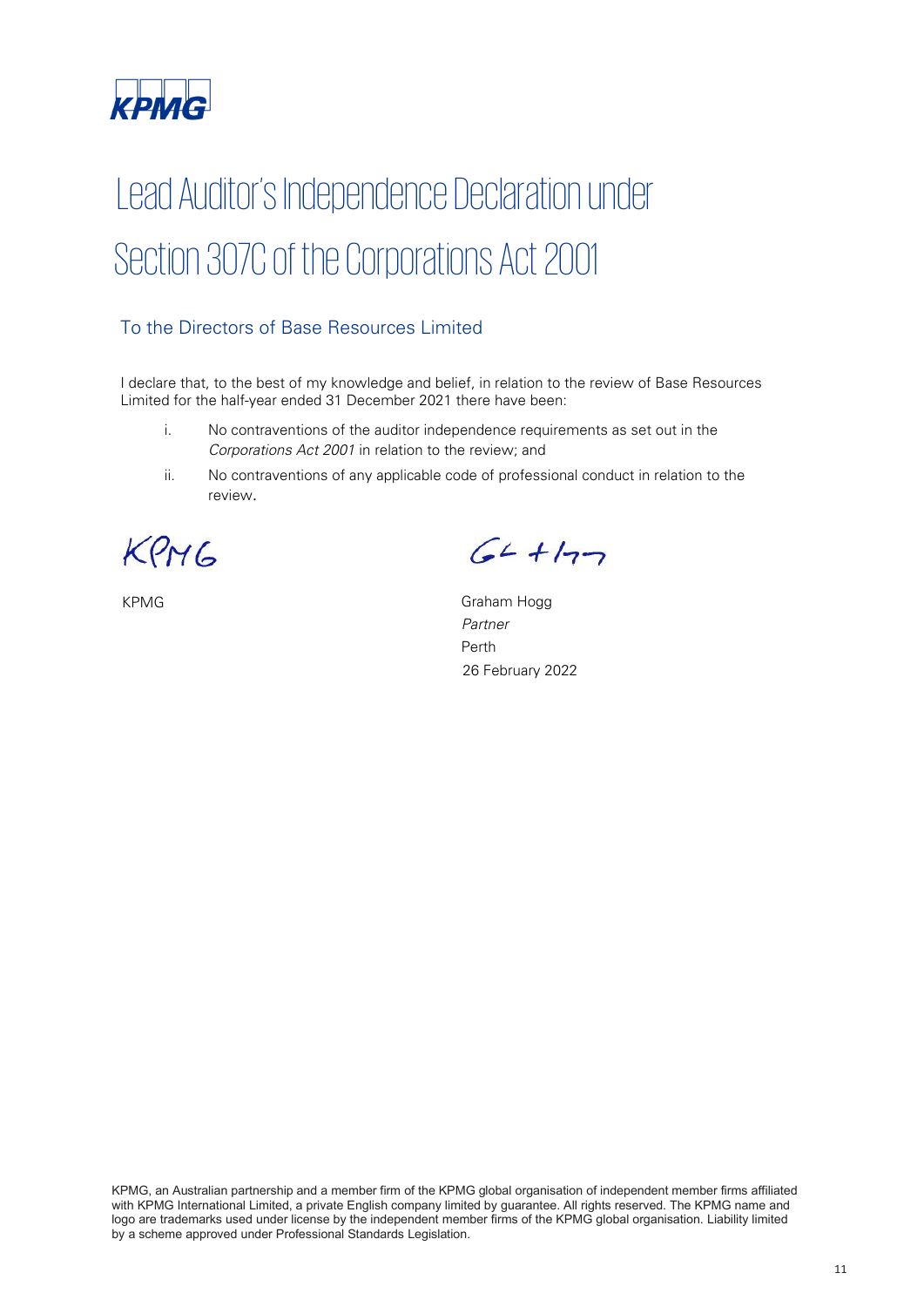# **CONSOLIDATED CONDENSED STATEMENT OF PROFIT OR LOSS AND OTHER COMPREHENSIVE INCOME**

# **FOR THE SIX MONTHS ENDED 31 DECEMBER 2021**

|                                                                 |             | 6 months to<br><b>31 December 2021</b> | 6 months to<br><b>31 December 2020</b> |
|-----------------------------------------------------------------|-------------|----------------------------------------|----------------------------------------|
|                                                                 | <b>Note</b> | <b>US\$000s</b>                        | <b>US\$000s</b>                        |
|                                                                 |             |                                        |                                        |
| Sales revenue                                                   | 2           | 104,615                                | 72,763                                 |
| Cost of sales                                                   | 3           | (59, 307)                              | (58, 214)                              |
| Profit from operations                                          |             | 45,308                                 | 14,549                                 |
| Corporate and external affairs                                  |             | (6, 109)                               | (5,852)                                |
| Community development costs                                     |             | (2,228)                                | (2,071)                                |
| Selling and distribution costs                                  |             | (1,461)                                | (881)                                  |
| COVID-19 response costs                                         |             | (102)                                  | (975)                                  |
| Net write-off of Kenyan VAT receivable and royalty over accrual | 4           | (3,012)                                |                                        |
| Other expenses                                                  |             | (858)                                  | (338)                                  |
| Profit before financing costs and income tax                    |             | 31,538                                 | 4,432                                  |
| <b>Financing costs</b>                                          |             | (2, 472)                               | (3, 425)                               |
| Profit before income tax                                        |             | 29,066                                 | 1,007                                  |
| Income tax expense                                              | 5           | (9,852)                                | (7, 345)                               |
| Net profit / (loss) after tax for the period                    |             | 19,214                                 | (6, 338)                               |
| Other comprehensive income                                      |             |                                        |                                        |
| Items that may be reclassified subsequently to profit or loss:  |             |                                        |                                        |
| Foreign currency translation differences - foreign operations   |             | (1, 166)                               | 5,671                                  |
| Total other comprehensive income for the period                 |             | (1, 166)                               | 5,671                                  |
| Total comprehensive income for the period                       |             | 18,049                                 | (667)                                  |
| Net earnings / (loss) per share                                 |             | <b>Cents</b>                           | Cents                                  |
| Basic earnings / (loss) per share (US cents per share)          |             | 1.64                                   | (0.54)                                 |
| Diluted earnings / (loss) per share (US cents per share)        |             | 1.60                                   | (0.54)                                 |
|                                                                 |             |                                        |                                        |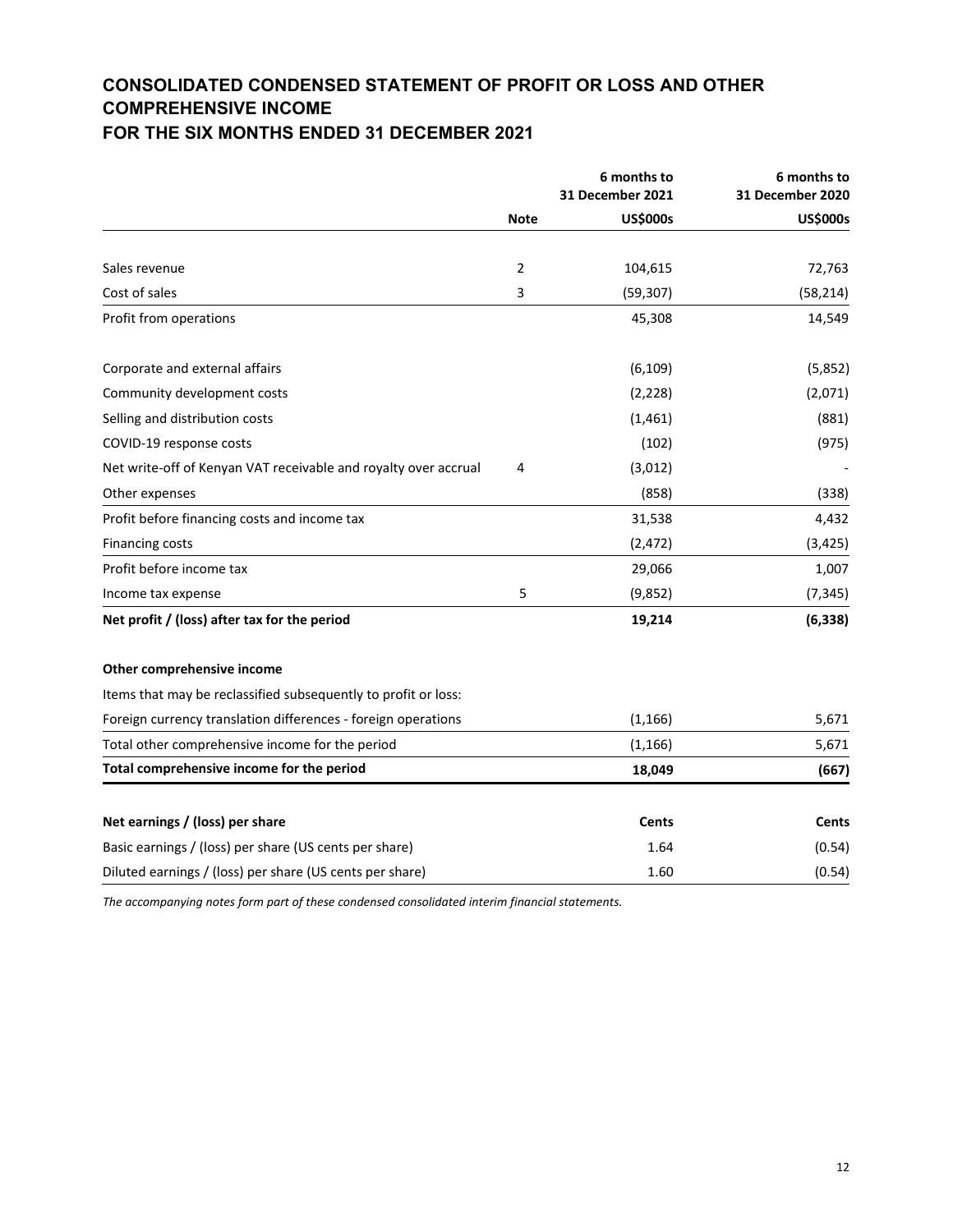# **CONSOLIDATED CONDENSED STATEMENT OF FINANCIAL POSITION AS AT 31 DECEMBER 2021**

|                                        |             | <b>31 December 2021</b> | 30 June 2021    |
|----------------------------------------|-------------|-------------------------|-----------------|
|                                        | <b>Note</b> | <b>US\$000s</b>         | <b>US\$000s</b> |
| <b>Current assets</b>                  |             |                         |                 |
| Cash and cash equivalents              |             | 37,066                  | 64,925          |
| Trade and other receivables            | 6           | 40,852                  | 62,635          |
| Inventories                            | 7           | 25,051                  | 18,355          |
| Other current assets                   |             | 7,083                   | 8,208           |
| <b>Total current assets</b>            |             | 110,052                 | 154,123         |
| <b>Non-current assets</b>              |             |                         |                 |
| Capitalised exploration and evaluation | 8           | 160,012                 | 157,909         |
| Property, plant and equipment          | 9           | 90,362                  | 104,917         |
| <b>Total non-current assets</b>        |             | 250,374                 | 262,826         |
| <b>Total assets</b>                    |             | 360,426                 | 416,949         |
| <b>Current liabilities</b>             |             |                         |                 |
| Trade and other payables               |             | 15,717                  | 21,618          |
| Provisions                             | 10          | 6,804                   | 38,687          |
| Income tax payable                     |             | 123                     |                 |
| Deferred revenue                       | 11          | 1,500                   |                 |
| Deferred consideration                 |             | 7,000                   | 7,000           |
| Finance lease liabilities              |             | 155                     | 41              |
| <b>Total current liabilities</b>       |             | 31,299                  | 88,259          |
| <b>Non-current liabilities</b>         |             |                         |                 |
| Provisions                             | 10          | 13,235                  | 15,088          |
| Deferred tax liability                 |             | 1,465                   | 4,615           |
| Deferred consideration                 |             | 10,000                  | 10,000          |
| Finance lease liabilities              |             | 635                     |                 |
| <b>Total non-current liabilities</b>   |             | 25,335                  | 29,703          |
| <b>Total liabilities</b>               |             | 56,634                  | 97,049          |
| Net assets                             |             | 303,792                 | 319,900         |
| <b>Equity</b>                          |             |                         |                 |
| Issued capital                         | 12          | 307,811                 | 307,811         |
| Treasury shares                        | 13          | (1,660)                 | (2, 273)        |
| Reserves                               |             | (15, 828)               | (14, 201)       |
| Retained earnings                      |             | 13,469                  | 28,563          |
| <b>Total equity</b>                    |             | 303,792                 | 319,900         |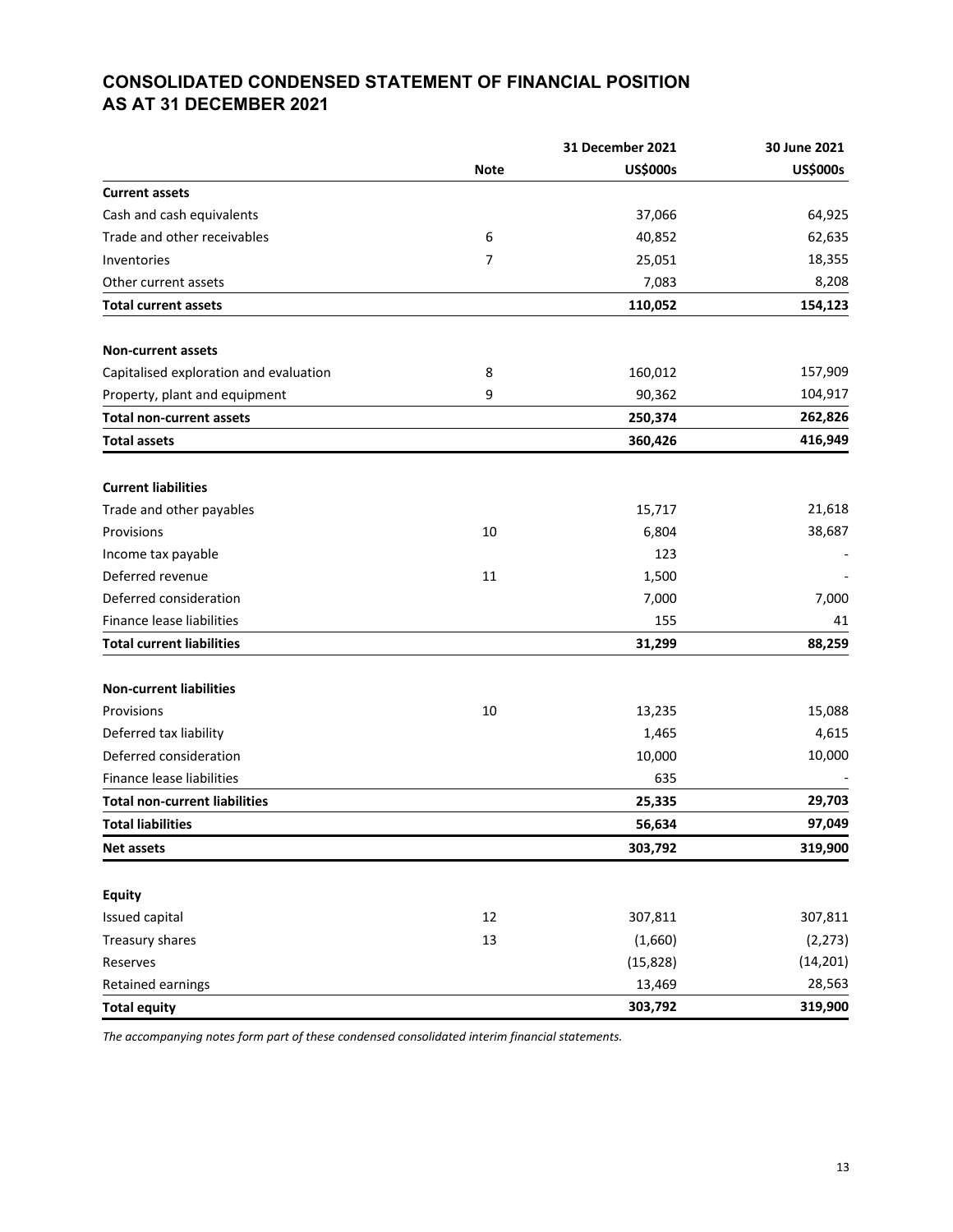# **CONSOLIDATED CONDENSED STATEMENT OF CHANGES IN EQUITY FOR THE SIX MONTHS ENDED 31 DECEMBER 2021**

|                                                         | <b>Issued</b><br>capital | Retained<br>earnings | <b>Share</b><br>based<br>payment<br>reserve | Foreign<br>currency<br>translation<br>reserve | <b>Treasury</b><br>shares<br>reserve | <b>Total</b>    |
|---------------------------------------------------------|--------------------------|----------------------|---------------------------------------------|-----------------------------------------------|--------------------------------------|-----------------|
|                                                         | <b>US\$000s</b>          | <b>US\$000s</b>      | <b>US\$000s</b>                             | <b>US\$000s</b>                               | <b>US\$000s</b>                      | <b>US\$000s</b> |
| Balance at 1 July 2020                                  | 307,063                  | 72,898               | 5,038                                       | (22, 265)                                     |                                      | 362,734         |
| Loss for the period                                     |                          | (6, 338)             |                                             |                                               |                                      | (6, 338)        |
| Other comprehensive income                              |                          |                      |                                             | 5,671                                         |                                      | 5,671           |
| Total comprehensive income for the period               |                          | (6, 338)             |                                             | 5,671                                         |                                      | (667)           |
| Transactions with owners, recognised directly in equity |                          |                      |                                             |                                               |                                      |                 |
| Dividends                                               |                          | (29, 765)            |                                             |                                               |                                      | (29, 765)       |
| Purchase of treasury shares                             |                          |                      |                                             |                                               | (1, 143)                             | (1, 143)        |
| Share based payments                                    | 748                      | 1,169                | (1, 238)                                    |                                               | 448                                  | 1,127           |
| Balance at 31 December 2020                             | 307,811                  | 37,964               | 3,800                                       | (16, 594)                                     | (695)                                | 332,286         |
| Balance at 1 July 2021                                  | 307,811                  | 28,563               | 4,465                                       | (18, 666)                                     | (2, 273)                             | 319,900         |
| Profit for the period                                   |                          | 19,214               |                                             |                                               |                                      | 19,214          |
| Other comprehensive income                              |                          |                      |                                             | (1, 166)                                      |                                      | (1, 166)        |
| Total comprehensive income for the period               |                          | 19,214               |                                             | (1, 166)                                      |                                      | 18,048          |
| Transactions with owners, recognised directly in equity |                          |                      |                                             |                                               |                                      |                 |
| Dividends                                               |                          | (34, 838)            |                                             |                                               |                                      | (34, 838)       |
| Purchase of treasury shares                             |                          |                      |                                             |                                               | (537)                                | (537)           |
| Share based payments                                    |                          | 529                  | (460)                                       |                                               | 1,150                                | 1,219           |
| Balance at 31 December 2021                             | 307,811                  | 13,469               | 4,005                                       | (19, 832)                                     | (1,660)                              | 303,792         |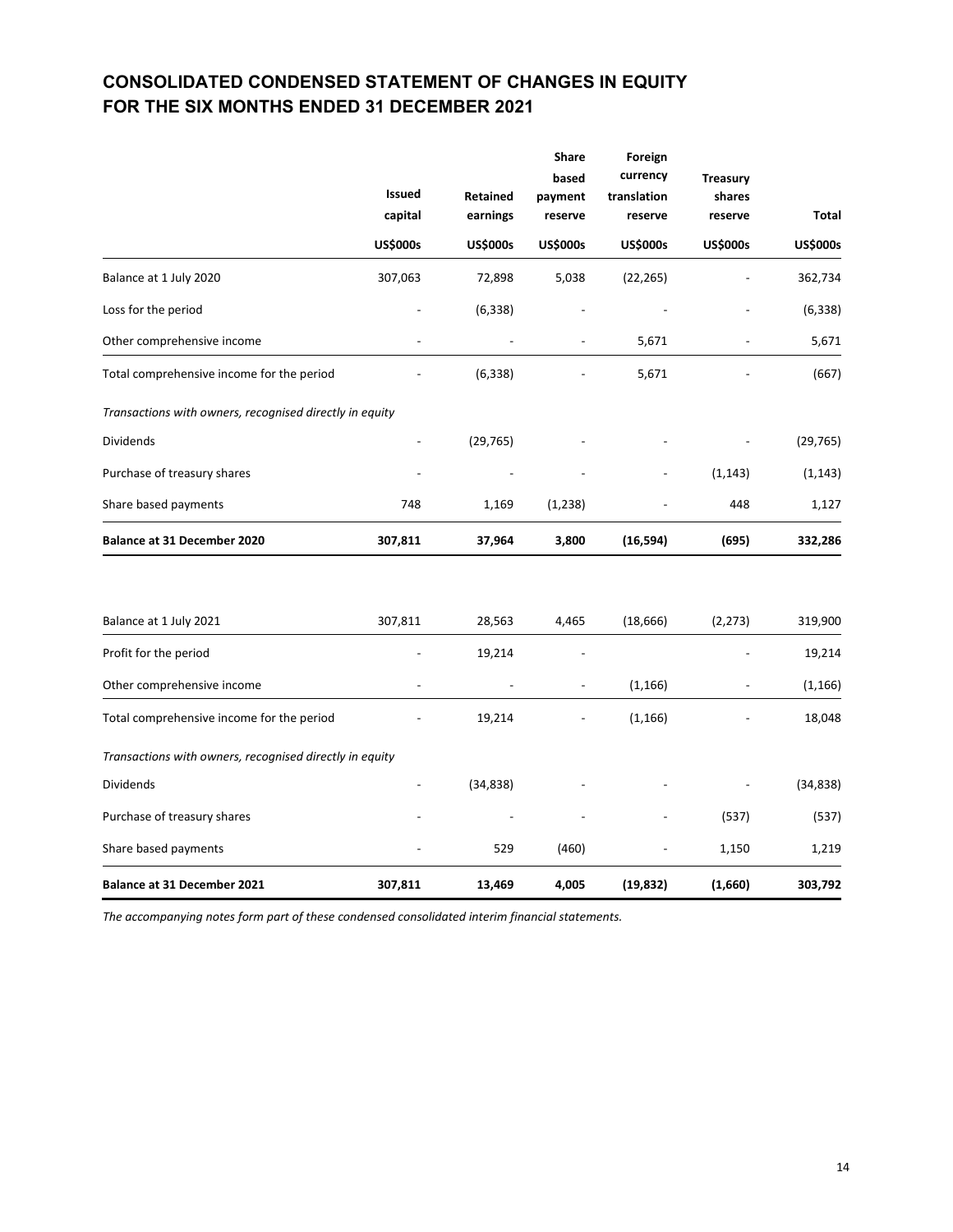# **CONSOLIDATED CONDENSED STATEMENT OF CASHFLOWS FOR THE SIX MONTHS ENDED 31 DECEMBER 2021**

|                                              | 6 months to<br>31 December 2021<br><b>US\$000s</b> | 6 months to<br>31 December 2020<br><b>US\$000s</b> |
|----------------------------------------------|----------------------------------------------------|----------------------------------------------------|
|                                              |                                                    |                                                    |
| Cash flows from operating activities         |                                                    |                                                    |
| Receipts from customers                      | 115,276                                            | 85,283                                             |
| Payments in the course of operations         | (77, 522)                                          | (49, 542)                                          |
| Income tax paid                              | (17, 118)                                          | (4, 644)                                           |
| Net cash from operating activities           | 20,636                                             | 31,097                                             |
| Cash flows from investing activities         |                                                    |                                                    |
| Purchase of property, plant and equipment    | (6,806)                                            | (5, 145)                                           |
| Payments for exploration and evaluation      | (5, 163)                                           | (7, 812)                                           |
| Other                                        | 93                                                 | 128                                                |
| Net cash used in investing activities        | (11, 877)                                          | (12, 829)                                          |
|                                              |                                                    |                                                    |
| Cash flows from financing activities         |                                                    |                                                    |
| Repayment of borrowings                      |                                                    | (50,000)                                           |
| Dividends paid                               | (34, 838)                                          | (29, 765)                                          |
| Purchase of treasury shares                  | (537)                                              | (1, 143)                                           |
| Payments for debt service costs              | (55)                                               | (2, 329)                                           |
| Net cash used in financing activities        | (35, 430)                                          | (83, 237)                                          |
|                                              |                                                    |                                                    |
| Net decrease in cash held                    | (26, 671)                                          | (64, 969)                                          |
| Cash at beginning of period                  | 64,925                                             | 162,559                                            |
| Effect of exchange fluctuations on cash held | (1, 188)                                           | 2,012                                              |
| Cash at end of period                        | 37,066                                             | 99,602                                             |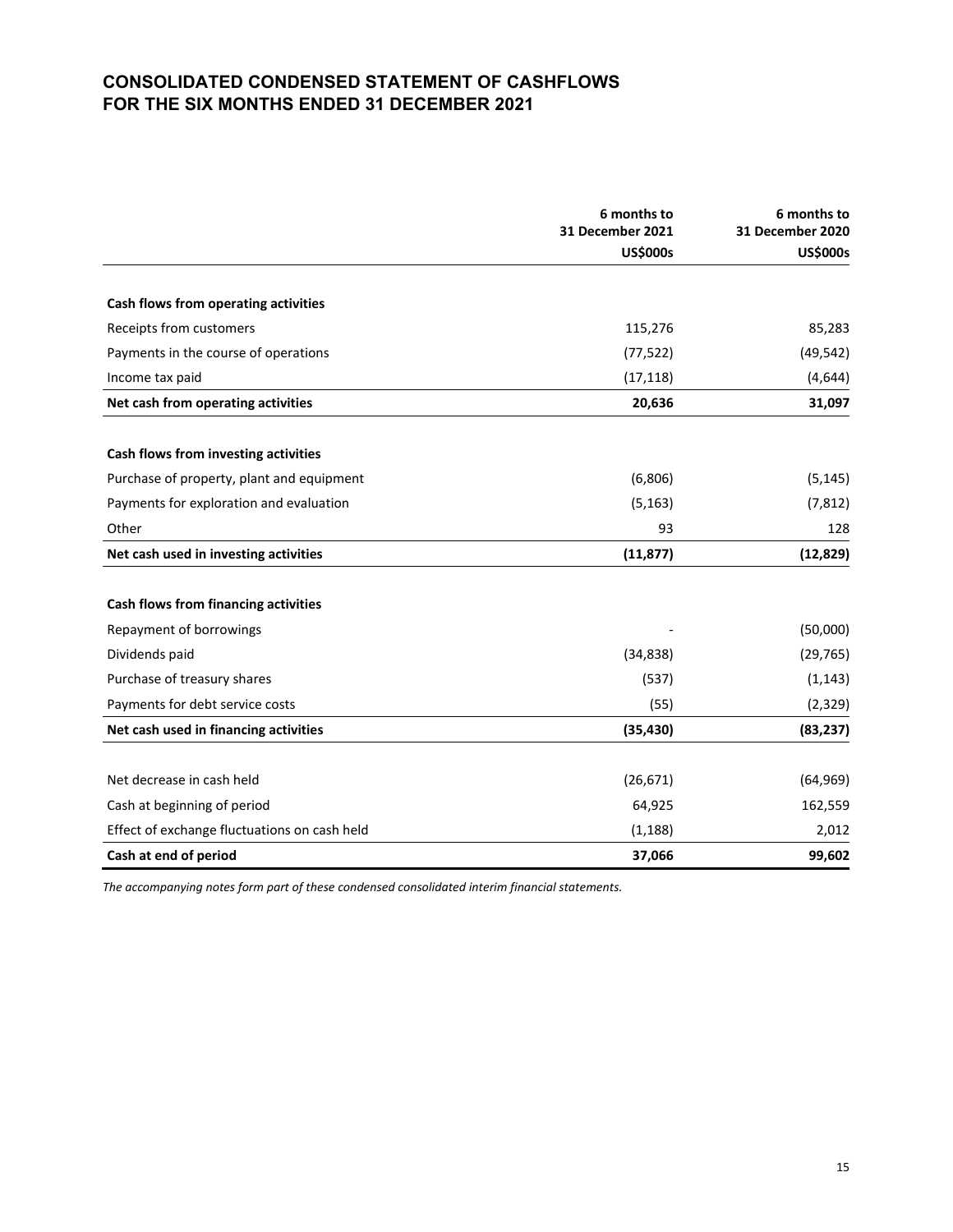#### **NOTE 1: BASIS OF PREPARATION**

#### **Reporting entity**

Base Resources Limited is a company domiciled in Australia. The condensed consolidated interim financial statements of the Group for the six‐months ended 31 December 2021 comprises the Company and its controlled entities (together referred to as the Group). The Group is a for-profit entity and primarily involved in the operation of its Kwale Mineral Sands Mine in Kenya and development of its Toliara Project in Madagascar.

#### **Statement of compliance**

The consolidated interim financial report is a general purpose financial report prepared in accordance with the requirements of the Corporations Act 2001 and AASB 134: *Interim Financial Reporting*.

The consolidated interim financial report does not include all of the information required for a full annual financial report and should be read in conjunction with the consolidated annual financial report of the consolidated entity for the year ended 30 June 2021 and any public announcements made by Base Resources Limited during the interim financial reporting period in accordance with the continuous disclosure requirements of the Corporations Act 2001.

The consolidated interim financial report was approved by the Board of Directors on 26 February 2022.

#### **Basis of measurement**

The financial report has been prepared on an accruals basis and is based on historical costs, modified, where applicable, by the measurement at fair value of selected non‐current assets, financial assets and financial liabilities.

#### **Functional and presentation currency**

The functional currency of the Parent Company (Base Resources Limited) is AUD, whilst the presentation currency of the Group is USD. All subsidiaries have a functional currency of USD.

#### **Significant accounting policies**

The accounting policies applied by the Group in this consolidated interim financial report are consistent with those applied by the Group in its annual financial report for the year ended 30 June 2021.

#### **Critical accounting estimates and judgements**

The directors make estimates and judgements in the preparation of the financial report that affect the application of accounting policies and the reported amounts of assets, liabilities, income and expenses based on historical knowledge and best available current information. Estimates assume a reasonable expectation of future events and are based on current trends and economic data, obtained both externally and within the Group. Actual results may differ from these estimates. Estimates and underlying assumptions are reviewed on an ongoing basis. Revisions to accounting estimates are recognised in the period in which the estimates are revised and in any future periods affected.

During the reporting period the Kwale SML 23 was extended to incorporate the remaining portion of the Kwale South Dune Mineral Resource, which previously sat outside the mining lease. Accordingly, the Group updated its reported Ore Reserves and Mineral Resources estimates, which resulted in changes to the carrying values of PP&E and provisions for mine closure and rehabilitation obligations, the recognition of deferred tax assets, as well as the amount of depreciation and amortisation charged to the Statement of Profit or Loss and Other Comprehensive Income.

In preparing this consolidated interim financial report, the significant judgements made by management in applying the Group's accounting policies and the key sources of estimation uncertainty, other than discussed above, were consistent with those that applied to the consolidated financial statements for the year ended 30 June 2021.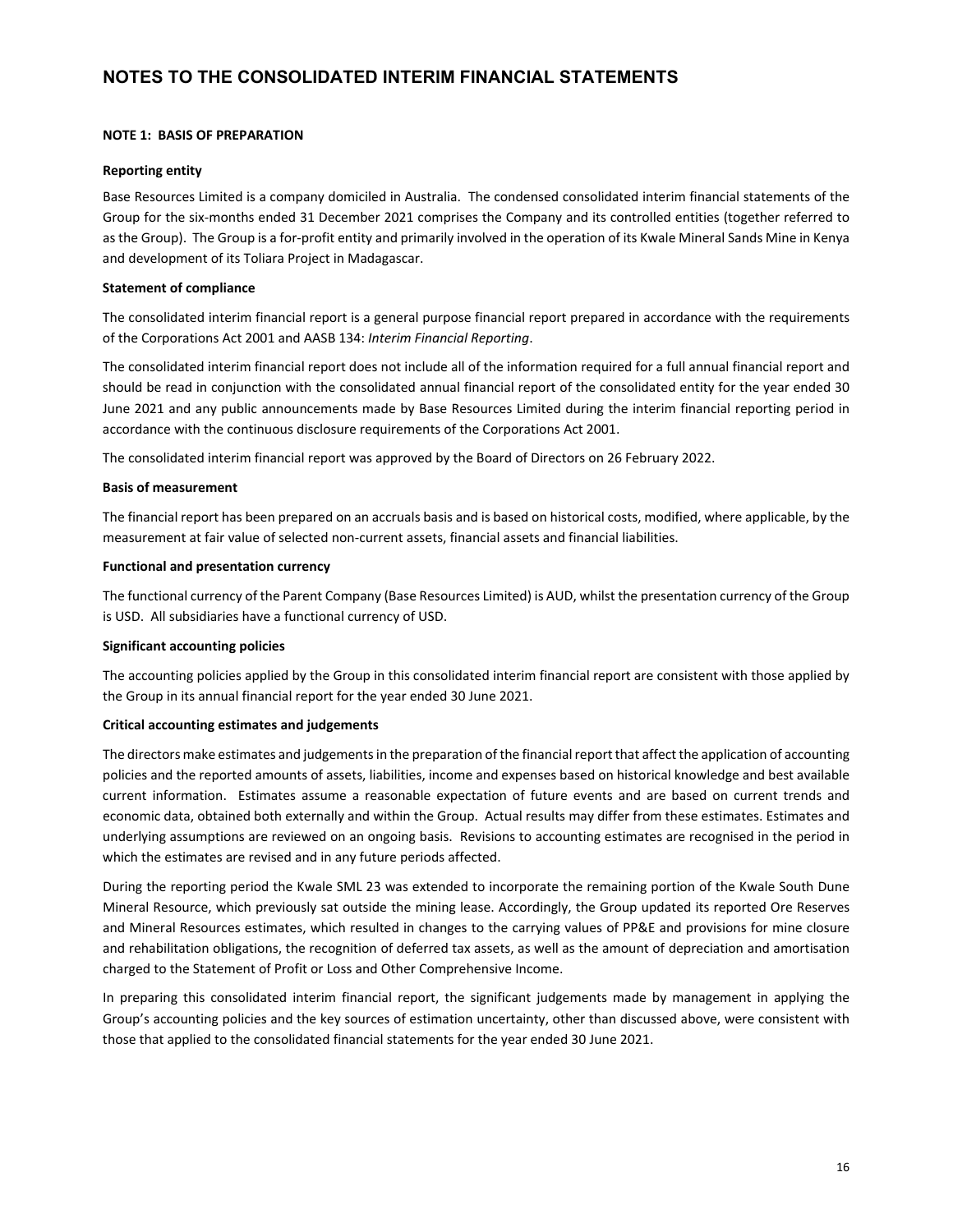#### **NOTE 2: SALES REVENUE**

|                                                           | 6 months to<br>31 Dec 21<br><b>US\$000s</b> | 6 months to     |           |
|-----------------------------------------------------------|---------------------------------------------|-----------------|-----------|
|                                                           |                                             |                 | 31 Dec 20 |
|                                                           |                                             | <b>US\$000s</b> |           |
| Revenue from contracts with customers                     | 104,592                                     | 72,214          |           |
| Revenue from contracts subject to provisional pricing (a) | 23                                          | 549             |           |
| Total sales revenue                                       | 104,615                                     | 72,763          |           |

#### **a. Revenue from contracts subject to provisional pricing**

Contract terms for some of the Group's rutile sales allow for a retrospective final price adjustment after the date of sale, based on average market prices in the quarter that the product is sold. Average market prices are derived from an independently published quarterly dataset of all global rutile trades, available approximately four months after the end of each quarter. Sales made under these terms that have not yet been subject to a final price adjustment are recognised at the estimated fair value of the total consideration receivable, which takes into account the latest available market data at the balance date.

#### **NOTE 3: COST OF SALES**

|                                                          | 6 months to<br>31 Dec 21<br><b>US\$000s</b> |                 | 6 months to |
|----------------------------------------------------------|---------------------------------------------|-----------------|-------------|
|                                                          |                                             |                 | 31 Dec 20   |
|                                                          |                                             | <b>US\$000s</b> |             |
| Operating costs                                          | 35,919                                      | 33,376          |             |
| Changes in inventories of concentrate and finished goods | (6, 771)                                    | (9, 455)        |             |
| Royalties expense                                        | 7,755                                       | 5,069           |             |
| Depreciation and amortisation                            | 22,404                                      | 29,224          |             |
|                                                          | 59,307                                      | 58,214          |             |

#### **NOTE 4: NET WRITE‐OFF OF KENYAN VAT RECEIVABLE AND ROYALTY OVER ACCRUAL**

During the reporting period, the Company signed Deeds of Variation for the Kwale Special Mining Lease 23 (**SML 23**). The Deeds of Variation extended the mining lease boundary to incorporate additional ore reserves and increased the rate of royalties payable to the Government of Kenya (**GoK**) to 3% for the period from date of first export of minerals to 30 June 2018, and 5% thereafter.

Prior to SML 23 being varied, the applicable GoK royalty rate was 2.5% and it was on this basis that royalties were paid. However, from first export of minerals, royalty costs had been provided for, and expensed, by the Company at an assumed royalty rate of 5%, based on an expected outcome from the long running discussions with GoK. In consideration for entry into the Deeds of Variation, in particular the agreement to a royalty for the period up to 30 June 2018 at a rate lower than had been accrued, the Company withdrew its claim for refund of VAT receivables related to the construction of Kwale Operations.

Accordingly, a net write‐off has been recorded in the reporting period, representing a net loss on abandoning the construction VAT receivable, less the write‐back of royalty over accrual for the period to 30 June 2018.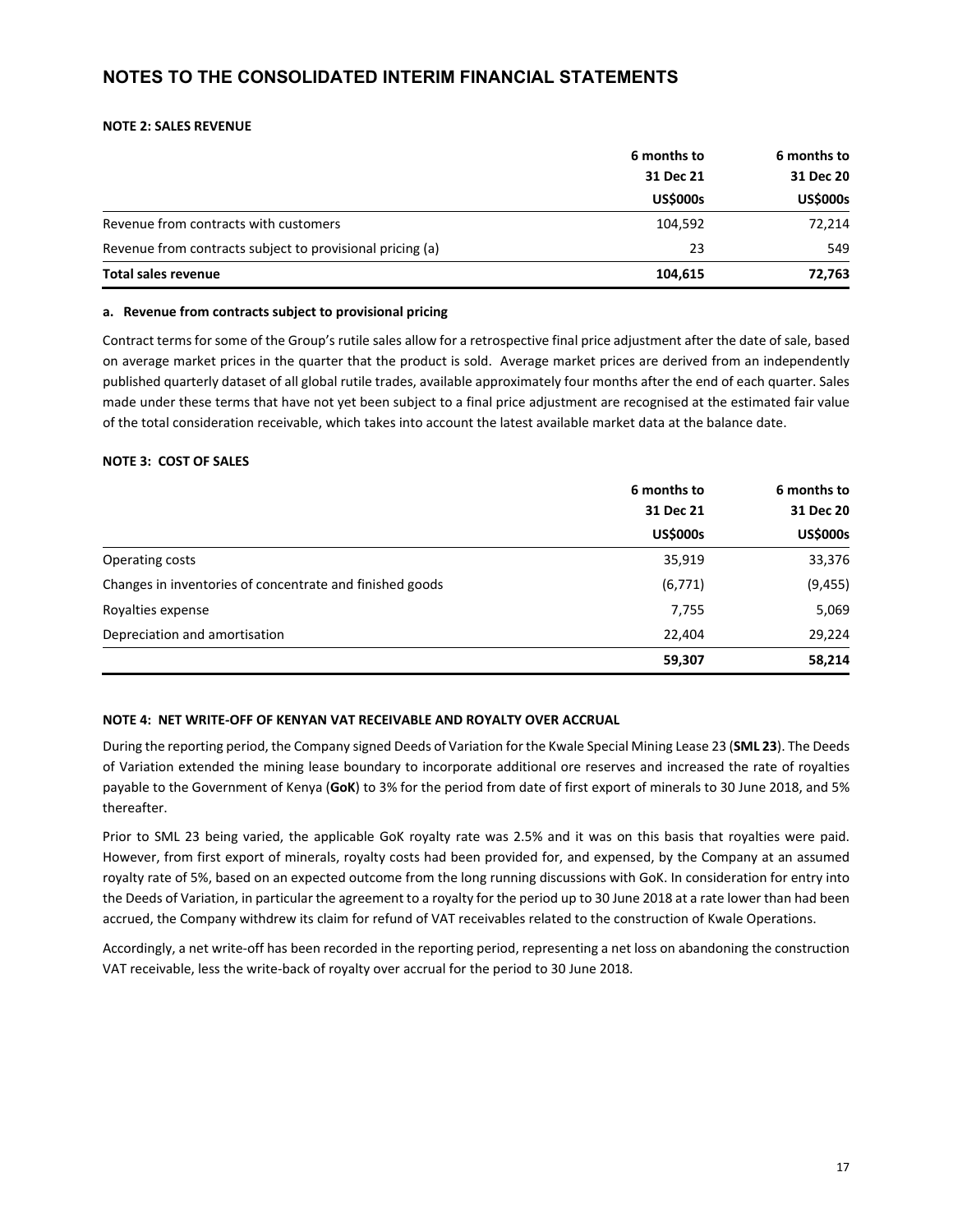|                                         | 6 months to<br>31 Dec 21<br><b>US\$000s</b> |                 | 6 months to |
|-----------------------------------------|---------------------------------------------|-----------------|-------------|
|                                         |                                             |                 | 31 Dec 20   |
|                                         |                                             | <b>US\$000s</b> |             |
| Construction VAT receivable abandoned   | 15,990                                      |                 |             |
| Royalty payable - over accrual reversed | (12, 978)                                   |                 |             |
| <b>Net position</b>                     | 3,012                                       |                 |             |

#### **NOTE 5: INCOME TAX EXPENSE**

|                                     | 6 months to     | 6 months to     |  |
|-------------------------------------|-----------------|-----------------|--|
|                                     | 31 Dec 21       | 31 Dec 20       |  |
|                                     | <b>US\$000s</b> | <b>US\$000s</b> |  |
| Income tax expense                  | 8,502           | 4,304           |  |
| Movement in deferred tax liability  | (3, 150)        | (1, 459)        |  |
| Kenyan dividend withholding tax (a) | 4,500           | 4,500           |  |
|                                     | 9,852           | 7,345           |  |

#### **a. Kenyan dividend withholding tax**

During the reporting period, the Group's Kenyan subsidiary, Base Titanium Limited (**Base Titanium**), distributed US\$30.0 million of surplus cash, via dividend, to the Group's ultimate parent entity Base Resources Limited. The dividend distribution by Base Titanium incurred 15% Kenyan dividend withholding tax of US\$4.5 million, which has been recorded as an income tax expense.

#### **NOTE 6: TRADE AND OTHER RECEIVABLES**

|                   | 31 Dec 21       | 30 Jun 21       |  |
|-------------------|-----------------|-----------------|--|
|                   | <b>US\$000s</b> | <b>US\$000s</b> |  |
| Trade receivables | 32,460          | 41,744          |  |
| VAT receivables   | 8,353           | 20,833          |  |
| Other receivables | 39              | 58              |  |
|                   | 40,852          | 62,635          |  |

#### **NOTE 7: INVENTORIES**

|                                                                       | 31 Dec 21       | 30 Jun 21       |  |
|-----------------------------------------------------------------------|-----------------|-----------------|--|
|                                                                       | <b>US\$000s</b> | <b>US\$000s</b> |  |
| Heavy mineral concentrate and other intermediate stockpiles – at cost | 2,467           | 2,153           |  |
| Finished goods stockpiles – at cost                                   | 10,592          | 4,136           |  |
| Stores and consumables – at cost                                      | 11,992          | 12,066          |  |
|                                                                       | 25,051          | 18,355          |  |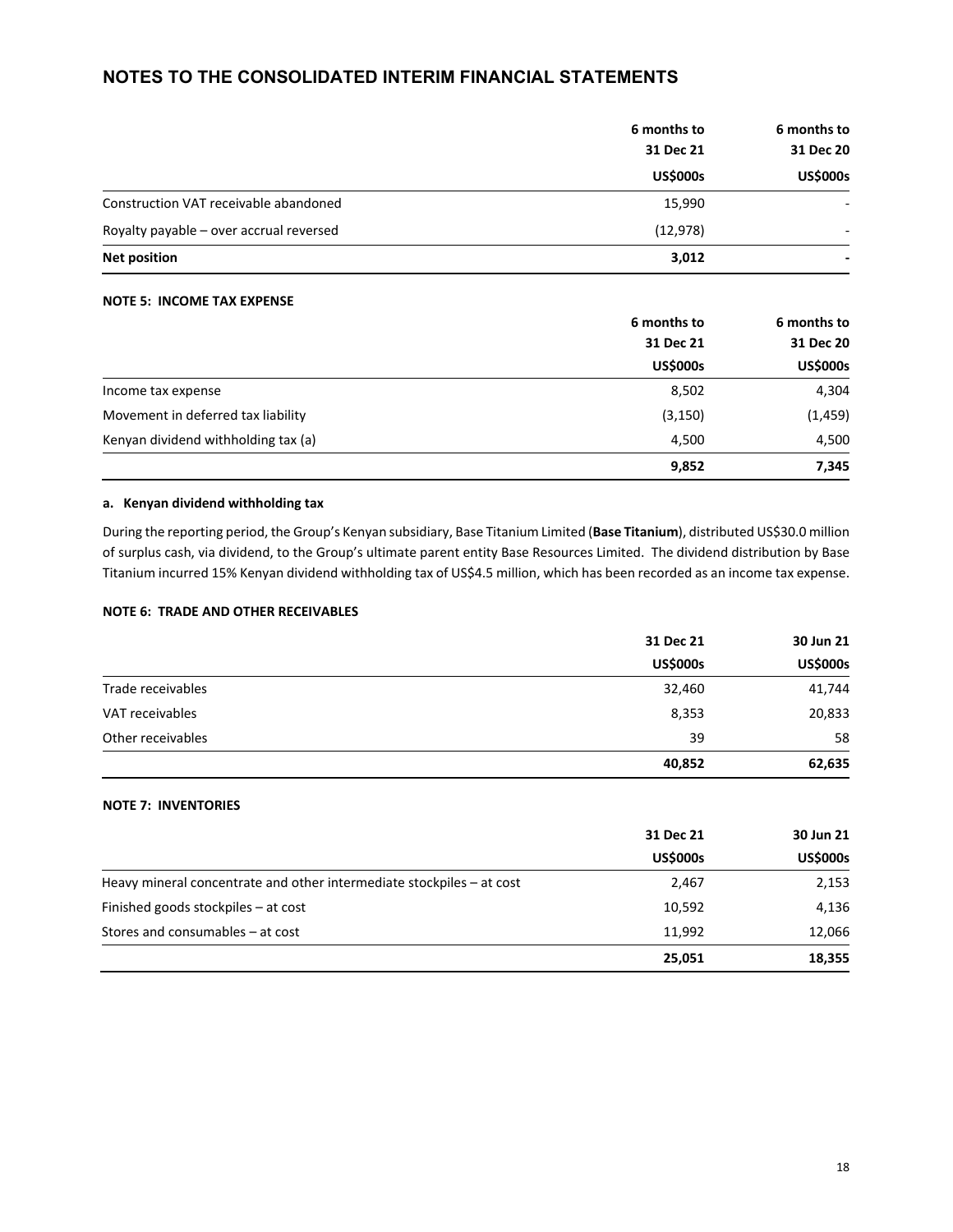#### **NOTE 8: CAPITALISED EXPLORATION AND EVALUATION**

|                                | 31 Dec 21       | 30 Jun 21       |  |
|--------------------------------|-----------------|-----------------|--|
|                                | <b>US\$000s</b> | <b>US\$000s</b> |  |
| Toliara Project - Madagascar   | 153,750         | 150,341         |  |
| Kenya                          | 6,014           | 7,568           |  |
| Tanzania                       | 248             | -               |  |
| <b>Closing carrying amount</b> | 160,012         | 157,909         |  |

In November 2019, the Government of Madagascar required the Group to temporarily suspend on-the-ground activity on the Toliara Project while discussions on fiscal terms applying to the project were progressed. Activity remains suspended as the Company engages with the Government of Madagascar in relation to the fiscal terms applicable to the Toliara Project, with progress made during the reporting period. The suspension does not affect the validity of the Toliara Project's mining permit.

#### **NOTE 9: PROPERTY, PLANT AND EQUIPMENT**

|                                          |            | Mine         |                  |                | Capital                  |              |
|------------------------------------------|------------|--------------|------------------|----------------|--------------------------|--------------|
|                                          | Plant &    | property and |                  | Right-of-use   | work in                  |              |
|                                          | equipment  | development  | <b>Buildings</b> | assets         | progress                 | <b>Total</b> |
| As at 31 December 2021                   | \$000s     | \$000s       | \$000s           | \$000s         | \$000s                   | \$000s       |
| At cost                                  | 275,676    | 145,717      | 6,493            | 1,034          | 5,772                    | 434,692      |
| Accumulated depreciation                 | (220, 186) | (119, 149)   | (4, 739)         | (256)          |                          | (344, 330)   |
| <b>Closing carrying amount</b>           | 55,490     | 26,568       | 1,754            | 778            | 5,772                    | 90,362       |
| Reconciliation of carrying amounts:      |            |              |                  |                |                          |              |
| Balance at 1 July 2021                   | 67,741     | 31,339       | 2,111            | 35             | 3,691                    | 104,917      |
| <b>Additions</b>                         | 660        | 617          |                  | 865            | 4,948                    | 7,090        |
| Transfers                                | 1,788      | 1,045        |                  |                | (2,833)                  |              |
| <b>Disposals</b>                         | (6)        | (802)        |                  |                |                          | (808)        |
| Transfer from exploration and evaluation |            | 2,123        |                  |                |                          | 2,123        |
| Depreciation expense                     | (14, 689)  | (7, 511)     | (357)            | (122)          | $\overline{\phantom{a}}$ | (22, 679)    |
| Effects of movement in foreign exchange  | (4)        | (243)        |                  |                | (34)                     | (281)        |
| <b>Balance at 31 December 2021</b>       | 55,490     | 26,568       | 1,754            | 778            | 5,772                    | 90,362       |
|                                          |            |              |                  |                |                          |              |
| As at 30 June 2021                       | \$000s     | \$000s       | \$000s           | \$000s         | \$000s                   | \$000s       |
| At cost                                  | 273,543    | 144,022      | 6,493            | 170            | 3,691                    | 427,908      |
| Accumulated depreciation                 | (205, 802) | (112, 672)   | (4, 382)         | (135)          |                          | (322, 991)   |
| <b>Closing carrying amount</b>           | 67,741     | 31,339       | 2,111            | 35             | 3,691                    | 104,917      |
| Reconciliation of carrying amounts:      |            |              |                  |                |                          |              |
| Balance at 1 July 2020                   | 94,250     | 58,235       | 2.751            | 190            | 3,325                    | 158,751      |
| Additions                                | 1,240      | 1,404        | 54               |                | 2,524                    | 5,222        |
| <b>Transfers</b>                         | 4,632      | (3,304)      |                  | $\overline{a}$ | (1, 328)                 |              |
| <b>Disposals</b>                         | (24)       |              |                  |                | $\overline{a}$           | (24)         |
| Decrease in mine rehabilitation asset    |            | (198)        |                  |                | $\overline{\phantom{a}}$ | (198)        |
| Depreciation expense                     | (18, 324)  | (10, 928)    | (341)            | (85)           | $\overline{\phantom{a}}$ | (29, 678)    |
| Effects of movement in foreign exchange  | 41         | 1,483        |                  | 8              |                          | 1,532        |
| <b>Balance at 31 December 2020</b>       | 81,815     | 46,692       | 2,464            | 113            | 4,521                    | 135,605      |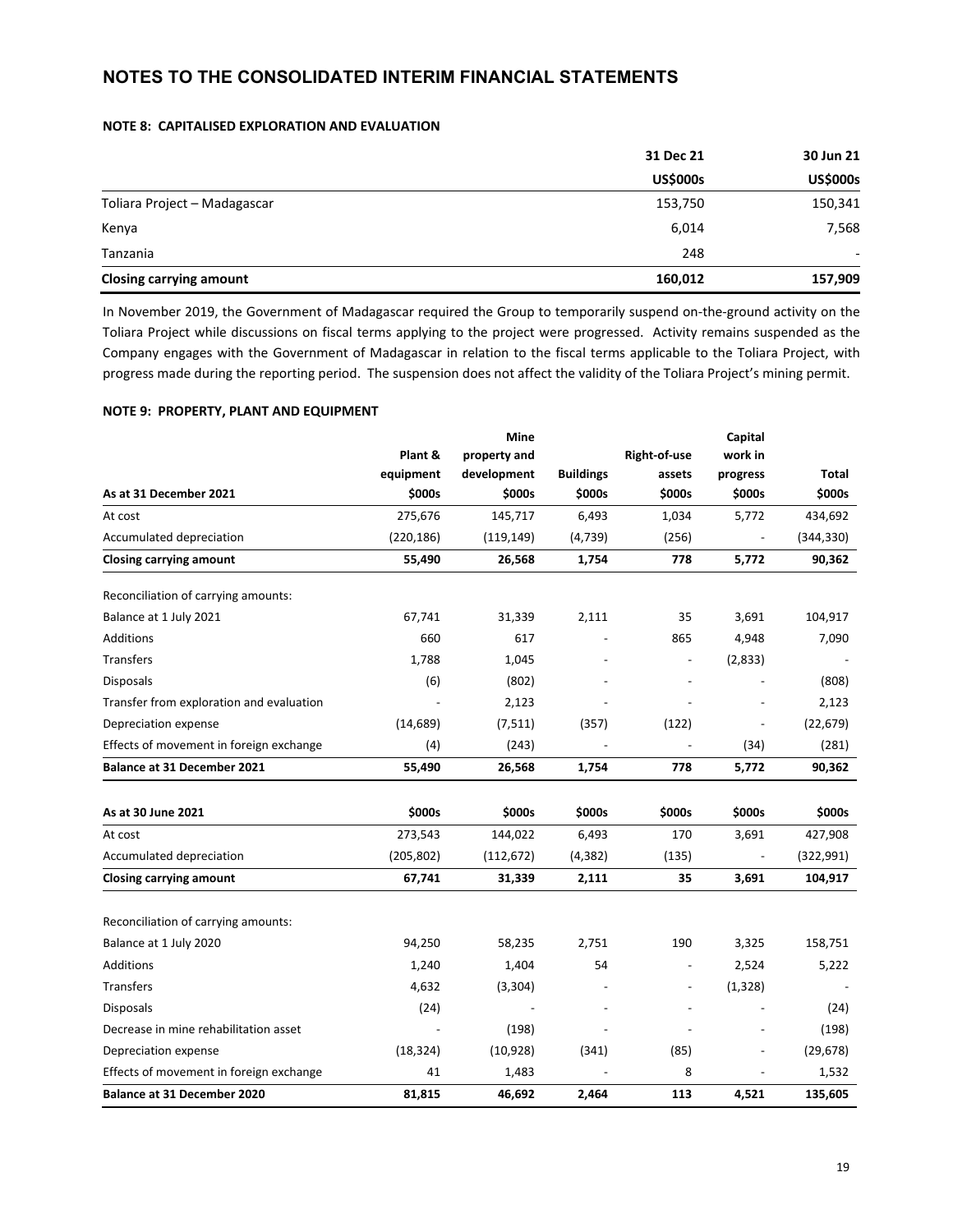#### **NOTE 10: PROVISIONS**

|                                               | 31 Dec 21       | 30 Jun 21       |
|-----------------------------------------------|-----------------|-----------------|
|                                               | <b>US\$000s</b> | <b>US\$000s</b> |
| Current                                       |                 |                 |
| Provision for Government of Kenya Royalty (a) |                 | 31,419          |
| Mine closure and rehabilitation               | 4,855           | 5,330           |
| Employee benefits                             | 1,949           | 1,938           |
|                                               | 6,804           | 38,687          |
| <b>Non-Current</b>                            |                 |                 |
| Mine closure and rehabilitation               | 13,210          | 15,046          |
| Employee benefits                             | 25              | 42              |
|                                               | 13,235          | 15,088          |

#### **a. Provision for Government of Kenya Royalty**

During the reporting period, the Company signed a Deed of Variation for the Kwale SML 23 that increased the rate of royalties payable to the GoK to 3% for the period from date of first export of minerals to 30 June 2018, and 5% thereafter. Prior to SML 23 being varied, the applicable GoK royalty rate was 2.5% and it was on this basis that royalties were paid. However, from first export of minerals at Kwale Operations, royalty costs had been provided for, and expensed, by the Company at an assumed royalty rate of 5%, based on an expected outcome from the long running discussions with GoK. Following the variation to SML 23, the 2% over accrual of royalties up to 30 June 2018 wasreversed (refer to Note 4), and the 2.5% additional royalties accrued after 30 June 2018 was paid to GoK.

#### **NOTE 11: DEFERRED REVENUE**

During the reporting period, a customer made an advance payment in order to secure a shipment, on Free on Board (FOB) terms, which was not shipped until January 2022. Under the Group's revenue accounting policy, revenue is only recognised on FOB sales when the product is loaded onto a shipping vessel. The advance payment is therefore carried on the Balance Sheet and will recorded as sales revenue in January 2022.

#### **NOTE 12: ISSUED CAPITAL**

|                                                                                                                                   | 31 Dec 21       | 30 Jun 21       |  |
|-----------------------------------------------------------------------------------------------------------------------------------|-----------------|-----------------|--|
|                                                                                                                                   | <b>US\$000s</b> | <b>US\$000s</b> |  |
| Issued and fully paid ordinary share capital                                                                                      | 307,811         | 307,811         |  |
| Date                                                                                                                              | <b>Number</b>   | <b>US\$000s</b> |  |
| 1 July 2020                                                                                                                       | 1,171,609,774   | 307,063         |  |
| New ordinary shares issued following exercise of vested performance rights<br>under the Company's Long Term Incentive Plan (LTIP) | 6,402,076       | 748             |  |
| 30 June 2021                                                                                                                      | 1,178,011,850   | 307,811         |  |
| 1 July 2021                                                                                                                       | 1,178,011,850   | 307,811         |  |
| <b>31 December 2021</b>                                                                                                           | 1,178,011,850   | 307,811         |  |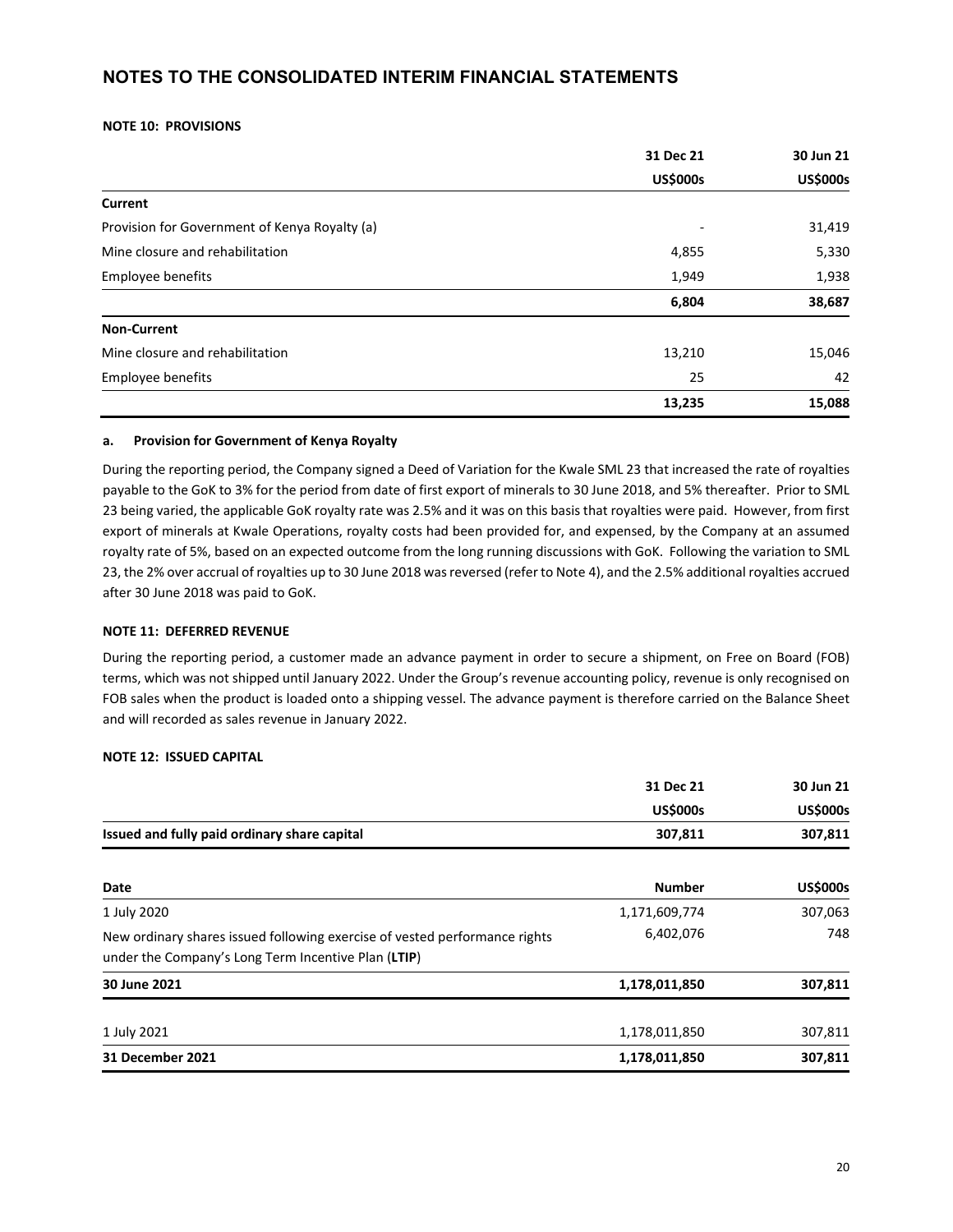All issued shares are fully paid. The Company does not have authorised capital or par value in respect of its issued shares. The holders of ordinary shares are entitled to receive dividends as declared or determined from time to time and are entitled to one vote per share at general meetings of the Company.

#### **NOTE 13: TREASURY SHARES RESERVE**

During the reporting period, the Company instructed the trustee of the Base Resources Long Term Incentive Plan Trust (**Trustee**) to acquire ordinary shares in the Company on‐market (**Treasury Shares**), for future allocation to holders of performance rights issued under the Company's LTIP that vest and are exercised. During the reporting period the LTIP cycle commencing 1 October 2018 (**2018 Cycle Performance Rights**), completed its three‐year performance period, resulting in a partial vesting (refer to Note 14). Subsequent to their vesting, several LTIP participants chose to exercise their vested 2018 Cycle Performance Rights and were allocated Treasury Shares. In addition, a portion of the small amount of unexercised 2017 Cycle Performance Rights were exercised during the reporting period and were allocated Treasury Shares acquired on‐market by the trustee.

The treasury shares reserve comprises the cost of treasury shares that had not yet been allocated to an LTIP participant as at 31 December 2021.

|                                                                                                                    | 31 Dec 21       | 30 Jun 21       |  |
|--------------------------------------------------------------------------------------------------------------------|-----------------|-----------------|--|
|                                                                                                                    | <b>US\$000s</b> | <b>US\$000s</b> |  |
| <b>Treasury shares</b>                                                                                             | 1,660           | 2,273           |  |
| Date                                                                                                               | <b>Number</b>   | <b>US\$000s</b> |  |
| 1 July 2021                                                                                                        | 10,743,380      | 2,273           |  |
| Treasury shares acquired on market by the Trustee to satisfy vested<br>performance rights under the Company's LTIP | 3,133,462       | 537             |  |
| Treasury shares allocated to participants in the Company's LTIP following<br>exercise of vested performance rights | (5,727,640)     | (1, 150)        |  |
| <b>31 December 2021</b>                                                                                            | 8,149,202       | 1,660           |  |

#### **NOTE 14: SHARE BASED PAYMENTS**

#### **Performance rights**

In October and November 2021, the Company issued 20,276,630 performance rights to key management personnel and other senior staff under the Group's LTIP. The LTIP operates on a series of annual cycles. Each cycle commences on 1 October and is followed by a three‐year performance period, with a test date on the third anniversary of the commencement of the cycle. The three‐year performance period for the 22,545,430 performance rights granted for the 2018 Cycle Performance Rights concluded on 30 September 2021. Base Resources' absolute TSR over the performance period was 48%, resulting in 37% of the performance rights subject to absolute TSR performance criteria vesting. Base Resources' relative TSR over the performance period placed it in the 67th percentile which resulted in 83% of the performance rights subject to relative TSR performance criteria vesting. Accordingly, a total of 13,609,949 of the 2018 Cycle Performance Rights vested.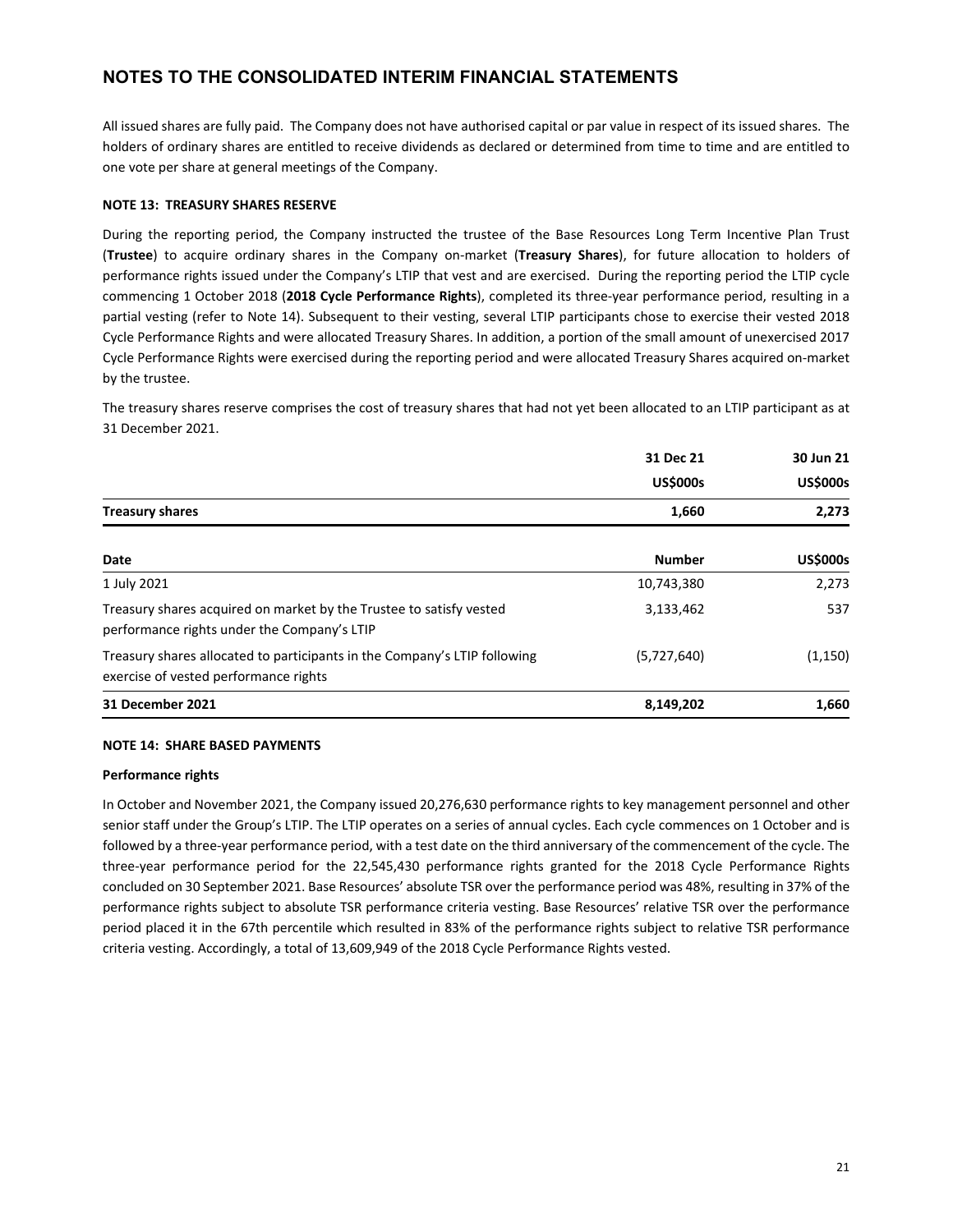| Segment                | <b>Principal activities</b>                                                                                                                                                                                              |
|------------------------|--------------------------------------------------------------------------------------------------------------------------------------------------------------------------------------------------------------------------|
| <b>Kwale Operation</b> | The Group's 100% owned Kwale Operation is located in Kenya and generates revenue from the sale of rutile, ilmenite<br>and zircon.                                                                                        |
| <b>Toliara Project</b> | The Group acquired the Toliara Project in Madagascar in 2018 and is progressing the project towards development.                                                                                                         |
| Other                  | Includes Group head office, all corporate expenditure not directly attributable to the Kwale Operation or Toliara Project<br>and exploration activities not directly related to Kwale Operations or the Toliara Project. |

|  |  | <b>NOTE 15: SEGMENT REPORTING</b> |
|--|--|-----------------------------------|
|--|--|-----------------------------------|

|                                                               | 6 months to December 2021 |                           |                          |                 | 6 months to December 2020 |                           |                 |                 |
|---------------------------------------------------------------|---------------------------|---------------------------|--------------------------|-----------------|---------------------------|---------------------------|-----------------|-----------------|
|                                                               | Kwale<br><b>Operation</b> | <b>Toliara</b><br>Project | Other                    | <b>Total</b>    | Kwale<br>Operation        | <b>Toliara</b><br>Project | Other           | <b>Total</b>    |
| <b>Reportable segment</b>                                     | <b>US\$000s</b>           | <b>US\$000s</b>           | <b>US\$000s</b>          | <b>US\$000s</b> | <b>US\$000s</b>           | <b>US\$000s</b>           | <b>US\$000s</b> | <b>US\$000s</b> |
| Sales revenue                                                 | 104,615                   |                           | $\blacksquare$           | 104,615         | 72,763                    |                           | -               | 72,763          |
| Cost of sales                                                 | (59, 307)                 |                           | $\overline{\phantom{a}}$ | (59, 307)       | (58, 214)                 |                           | $\blacksquare$  | (58, 214)       |
| <b>Profit from operations</b>                                 | 45,308                    |                           |                          | 45,308          | 14,549                    |                           |                 | 14,549          |
| Corporate and external affairs                                | (1, 817)                  | (148)                     | (4, 145)                 | (6, 109)        | (1,854)                   | (139)                     | (3,859)         | (5,852)         |
| Community development costs                                   | (2, 228)                  |                           | $\overline{\phantom{a}}$ | (2, 228)        | (2,071)                   |                           | $\blacksquare$  | (2,071)         |
| Selling and distribution costs                                | (1,461)                   |                           | $\overline{\phantom{a}}$ | (1, 461)        | (881)                     |                           |                 | (881)           |
| COVID-19 response costs                                       | (102)                     |                           |                          | (102)           | (975)                     |                           |                 | (975)           |
| Net write-off of Kenyan VAT<br>receivable and royalty payable | (3,012)                   |                           | $\overline{\phantom{a}}$ | (3,012)         |                           |                           |                 |                 |
| Other expenses                                                | (35)                      | ٠                         | (823)                    | (858)           | (28)                      |                           | (310)           | (338)           |
| Profit before financing and tax                               | 36,654                    | (148)                     | (4, 968)                 | 31,842          | 8,740                     | (139)                     | (4, 169)        | 4,432           |
| Financing (costs) / income                                    | (2,783)                   |                           | 311                      | (2, 472)        | (3,320)                   |                           | (105)           | (3, 425)        |
| Profit before tax                                             | 33,871                    | (148)                     | (4,657)                  | 29,066          | 5,420                     | (139)                     | (4, 274)        | 1,007           |
| Income tax expense                                            | (5, 352)                  | $\overline{\phantom{a}}$  | (4,500)                  | (9,852)         | (2,845)                   |                           | (4,500)         | (7, 345)        |
| Reportable profit                                             | 28,519                    | (148)                     | (9, 157)                 | 19,214          | 2,575                     | (139)                     | (8, 774)        | (6, 338)        |

|                          |                                       | As at 31 December 2021                       |                          |                          | As at 30 June 2021                           |                                       |                          |                                 |
|--------------------------|---------------------------------------|----------------------------------------------|--------------------------|--------------------------|----------------------------------------------|---------------------------------------|--------------------------|---------------------------------|
| Reportable segment       | Kwale<br>Operation<br><b>US\$000s</b> | <b>Toliara</b><br>Project<br><b>US\$000s</b> | Other<br><b>US\$000s</b> | Total<br><b>US\$000s</b> | Kwale<br><b>Operation</b><br><b>US\$000s</b> | Toliara<br>Project<br><b>US\$000s</b> | Other<br><b>US\$000s</b> | <b>Total</b><br><b>US\$000s</b> |
| Capital expenditure      | 6.588                                 | 4.065                                        | 1,317                    | 11,970                   | 11.464                                       | 12.200                                | 868                      | 24,532                          |
| Total assets             | 185.785                               | 157,734                                      | 16.907                   | 360.426                  | 227.364                                      | 156.744                               | 32,841                   | 416,949                         |
| <b>Total liabilities</b> | 36,608                                | 17,410                                       | 2,616                    | 56,634                   | 76,466                                       | 18,022                                | 2,561                    | 97,049                          |

#### **NOTE 16: EVENTS SUBSEQUENT TO REPORTING DATE**

After the reporting period, the Board determined to pay an interim dividend of AUD 3 cents pershare, unfranked, with a record date of 14 March 2022 and payment date of 31 March 2022. The interim dividend will be paid wholly from conduit foreign income. The financial impact of the interim dividend, estimated to be approximately US\$25.0 million (based on the prevailing AUD:USD exchange rate), has not been recognised in the Consolidated Interim Financial Statements for the reporting period.

There have been no other significant events since the reporting period.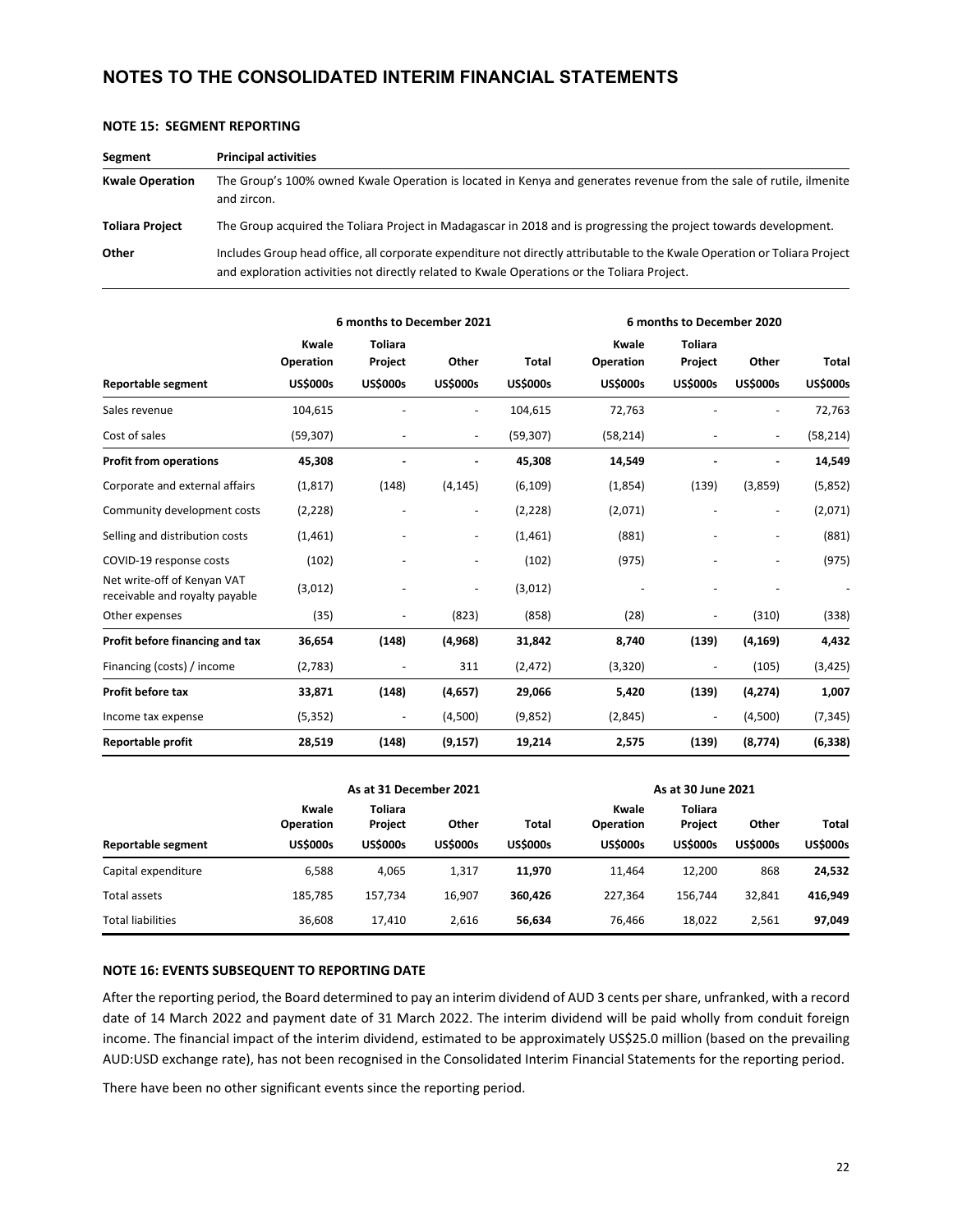# **DIRECTORS' DECLARATION**

The directors of the Company declare that:

- 1. the interim financial statements and notes, as set out on pages 12 to 22, are in accordance with the Corporations Act 2001 including:
	- a. giving a true and fair view of the Group's financial position as at 31 December 2021 and of its performance for the six month period ended on that date; and
	- b. complying with Australian Accounting Standard AASB 134 *Interim Financial Reporting* and the Corporations Regulations 2001; and
- 2. in the directors' opinion, there are reasonable grounds to believe that the Group will be able to pay its debts as and when they become due and payable.

This declaration is made in accordance with a resolution of the Board of Directors.

augat.

Mike Stirzaker Chair Dated this 26 February 2022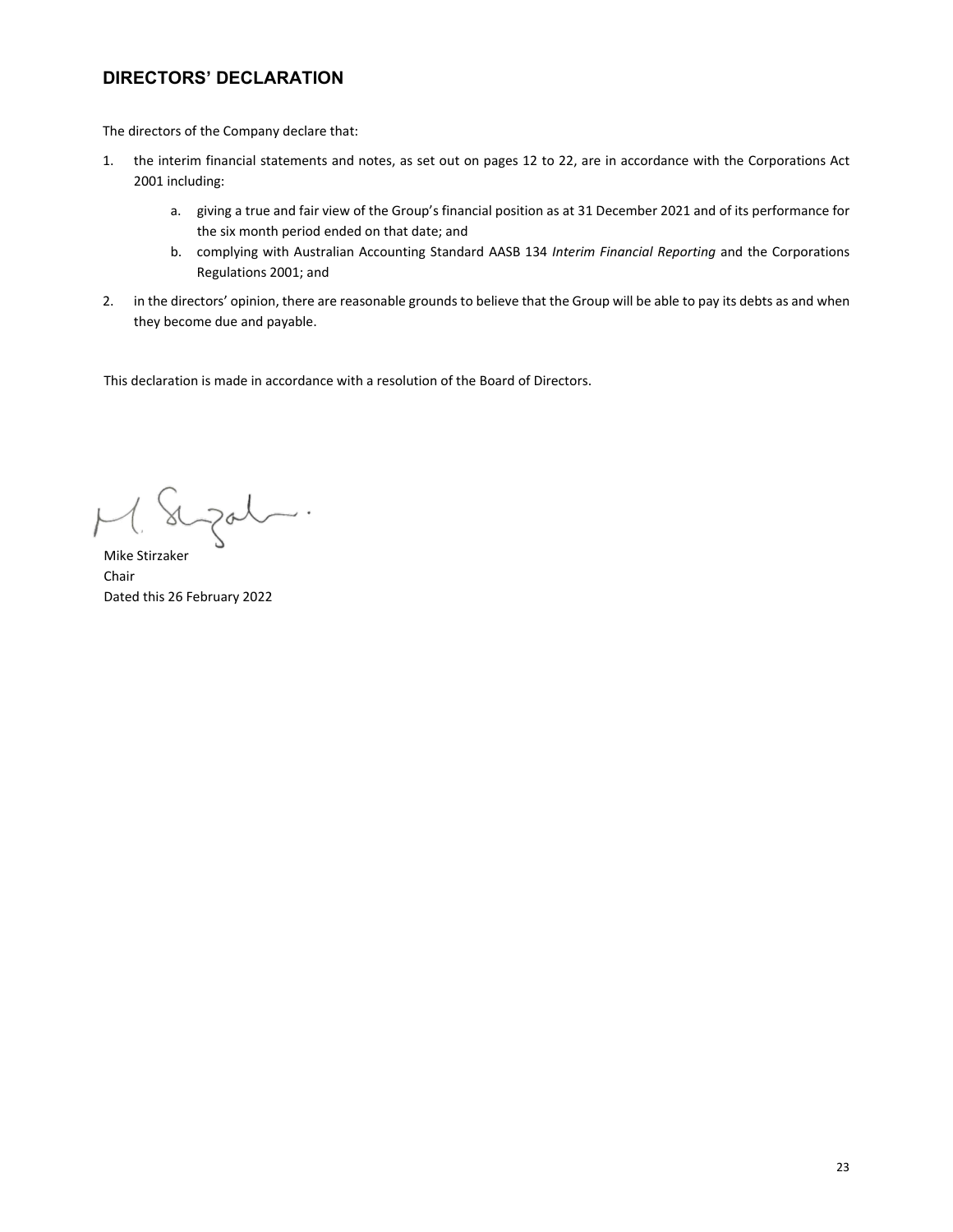

# Independent Auditor's Review Report

# To the shareholders of Base Resources Limited

### **Report on the Interim Financial Report**

## **Conclusion**

We have reviewed the accompanying **Interim Financial Report** of Base Resources Limited.

Based on our review, which is not an audit, we have not become aware of any matter that makes us believe that the Interim Financial Report of Base Resources Limited does not comply with the Corporations Act 2001, including:

- Giving a true and fair view of the **Group's** financial position as at 31 December 2021 and of its performance for the Half-year ended on that date; and
- Complying with Australian Accounting Standard AASB 134 Interim Financial Reporting and the Corporations Regulations 2001.

#### The **Interim Financial Report** comprises:

- Consolidated condensed statement of financial position as at 31 December 2021;
- Consolidated condensed statement of profit or loss and other comprehensive income, Consolidated condensed statement of changes in equity and Consolidated condensed statement of cash flows for the Half-year ended on that date;
- Notes 1 to 16 comprising a summary of significant accounting policies and other explanatory information; and
- The Directors' Declaration.

The **Group** comprises Base Resources Limited (the Company) and the entities it controlled at the Interim Period's end or from time to time during the Half-year.

## **Basis for Conclusion**

We conducted our review in accordance with ASRE 2410 Review of a Financial Report Performed by the Independent Auditor of the Entity. Our responsibilities are further described in the Auditor's Responsibilities for the Review of the Financial Report section of our report.

We are independent of the Group in accordance with the auditor independence requirements of the Corporations Act 2001 and the ethical requirements of the Accounting Professional and Ethical Standards Board's APES 110 Code of Ethics for Professional Accountants (including Independence Standards) (the Code) that are relevant to our audit of the annual financial report in Australia. We have also fulfilled our other ethical responsibilities in accordance with these requirements.

#### **Responsibilities of the Directors for the Interim Financial Report**

The Directors of the Company are responsible for:

- The preparation of the Interim Financial Report that gives a true and fair view in accordance with Australian Accounting Standards and the Corporations Act 2001; and
- Such internal control as the Directors determine is necessary to enable the preparation of the Interim Financial Report that gives a true and fair view and is free from material misstatement, whether due to fraud or error.

KPMG, an Australian partnership and a member firm of the KPMG global organisation of independent member firms affiliated with KPMG International Limited, a private English company limited by guarantee. All rights reserved. The KPMG name and logo are trademarks used under license by the independent member firms of the KPMG global organisation. Liability limited by a scheme approved under Professional Standards Legislation.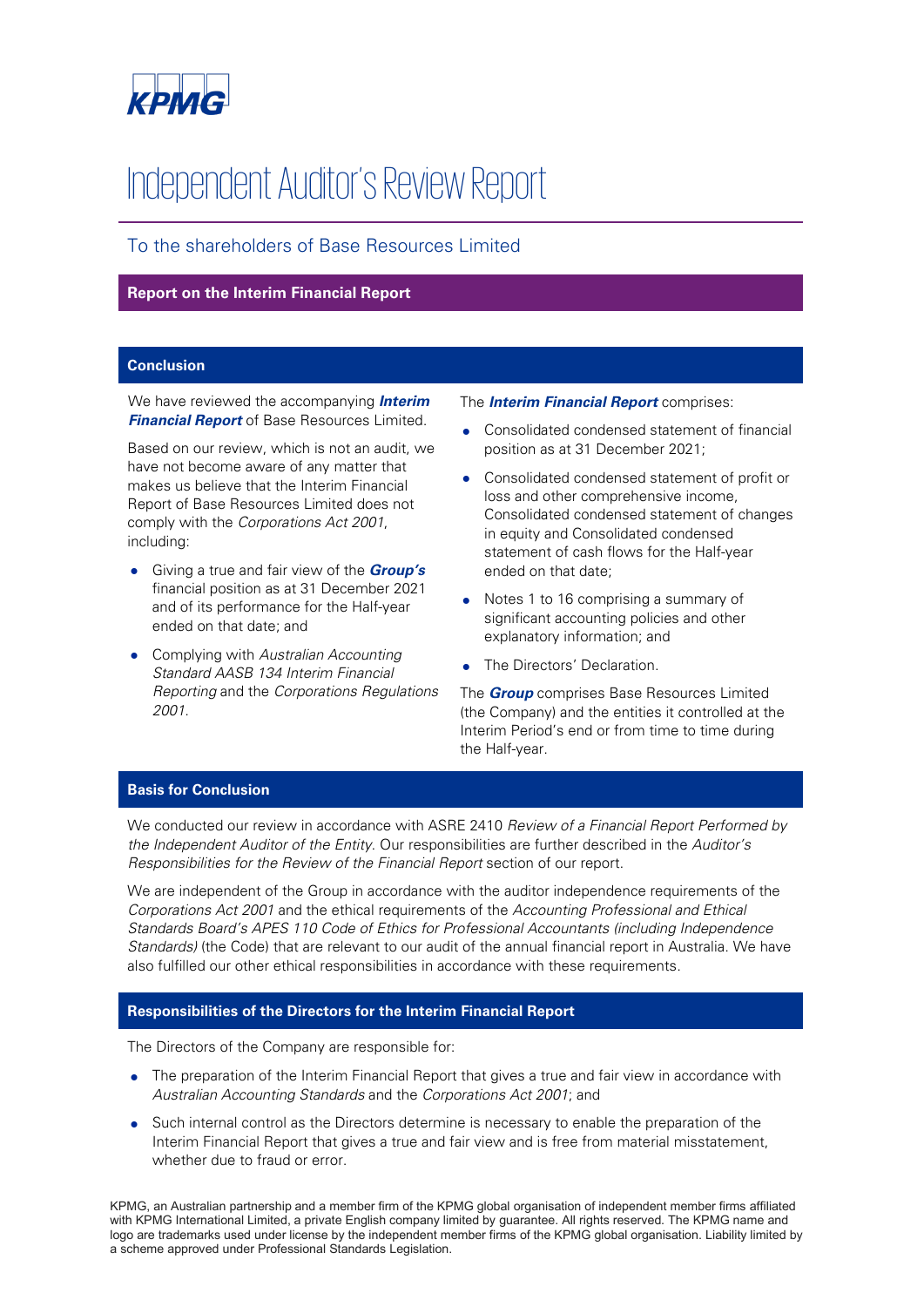

### **Auditor's responsibilities for the review of the Interim Financial Report**

Our responsibility is to express a conclusion on the Interim Financial Report based on our review. ASRE 2410 requires us to conclude whether we have become aware of any matter that makes us believe that the Interim Financial Report does not comply with the Corporations Act 2001 including giving a true and fair view of the Group's financial position as at 31 December 2021 and its performance for the Half-Year ended on that date, and complying with Australian Accounting Standard AASB 134 Interim Financial Reporting and the Corporations Regulations 2001.

A review of an Interim Period Financial Report consists of making enquiries, primarily of persons responsible for financial and accounting matters, and applying analytical and other review procedures. A review is substantially less in scope than an audit conducted in accordance with Australian Auditing Standards and consequently does not enable us to obtain assurance that we would become aware of all significant matters that might be identified in an audit. Accordingly, we do not express an audit opinion.

KPMG

 $64 + 177$ 

KPMG Graham Hogg Partner Perth 26 February 2022